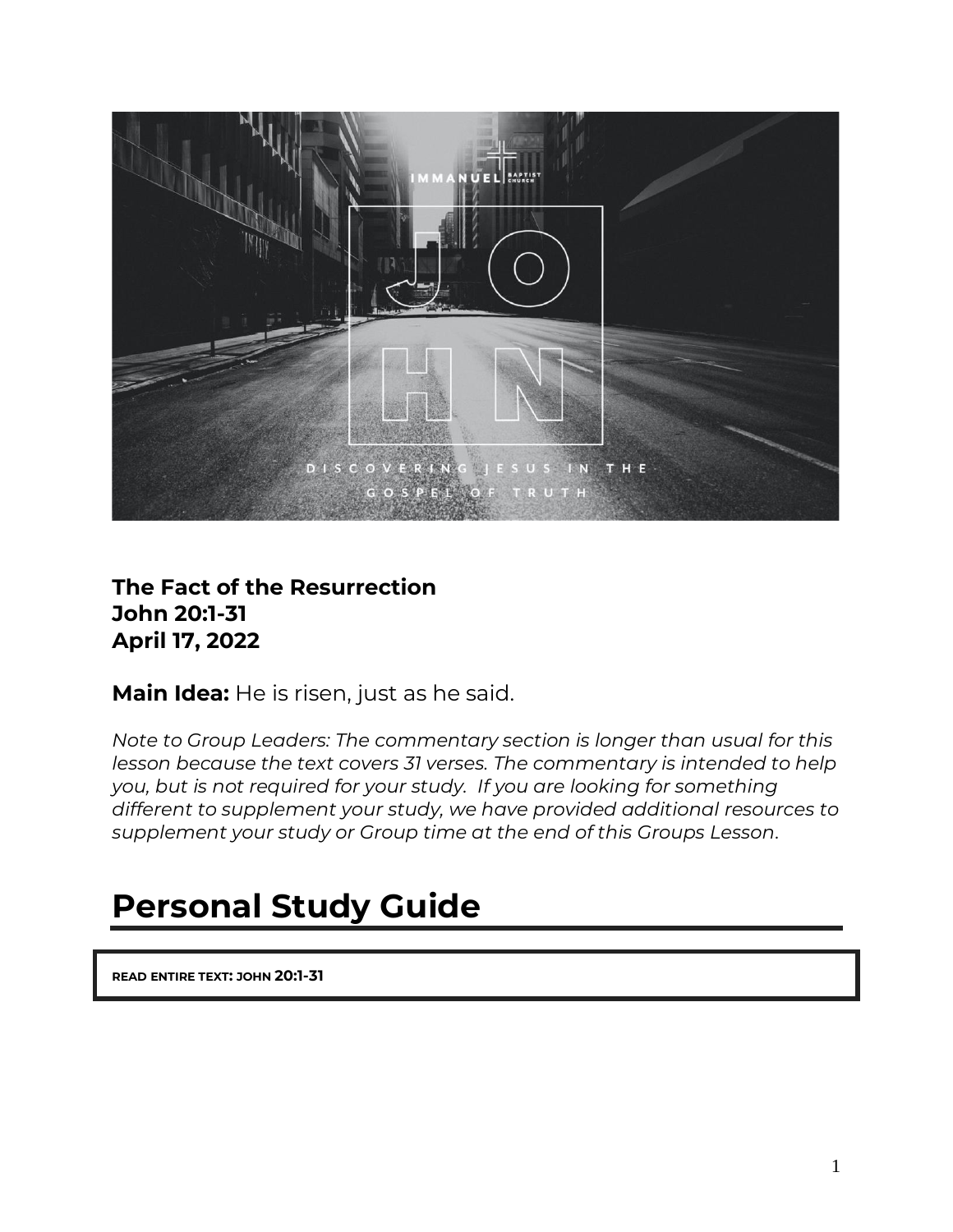- 1. Who sees evidence of the risen Jesus in our text? (4 people/groups)
	- 1) \_\_\_\_\_\_\_\_\_\_\_\_\_\_\_\_\_\_
	- 2) \_\_\_\_\_\_\_\_\_\_\_\_\_\_\_\_\_\_
	- 3) \_\_\_\_\_\_\_\_\_\_\_\_\_\_\_\_\_\_
	- $\left( 4\right)$
- 2. How does each group/person initially respond? How do they feel?
- 3. What is the outcome for each group/person in their interaction with Jesus?
- 4. What else in the passage stands out to you?

# **Explain – What does this mean?**

1. The author uses the first ten verses and much detail to show us the empty tomb. Aside from making sure you know he's faster than Peter (see verses 4 *and* 8), why do the details about the empty tomb matter for ensuring people believe?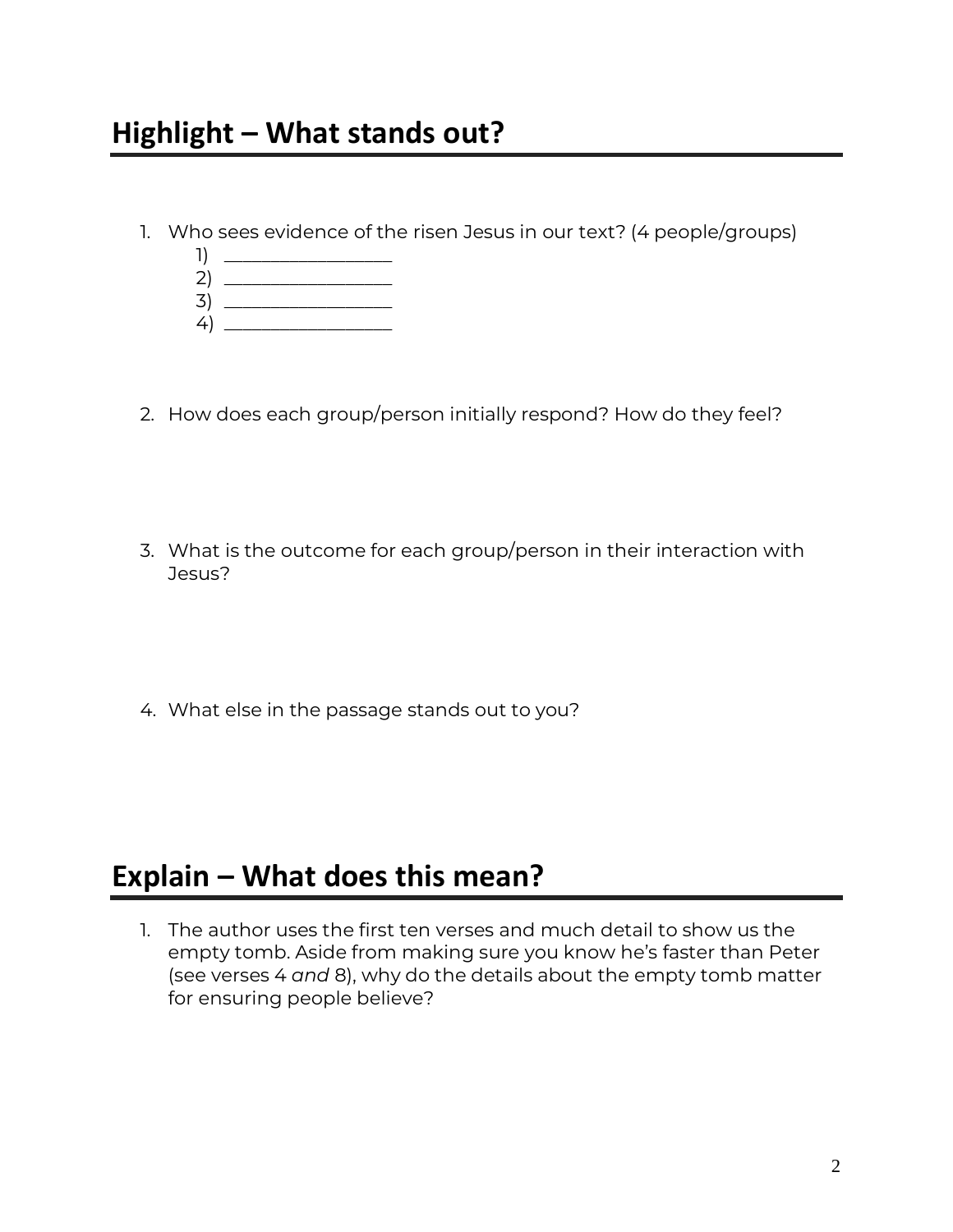Other passages about the tomb that may help:

- Matthew 28:11-15
- Luke 24:10-11
- Luke 24:21-24
- Deuteronomy 19:15

**The John commentary out of St. Helen's Church in London states that in "Jewish law the witness of two men establishes credible evidence (Deut. 19:15). Peter and John provide credibility concerning the empty tomb; John's record of what they saw is highly detailed, suggesting authenticity," especially when coupled with remaining testimony throughout this chapter and the other gospels. "This is important proof that the resurrection of Jesus was a physical, bodily resurrection, not just some kind of 'spiritual experience' or 'imagining' that the disciples were caught up in."**

2. In verse 17, Jesus gives Mary Magdalene a message for the disciples: "go to my brothers and say to them, 'I am ascending to my Father and your Father, to my God and your God.'" How is this different or the same from how Jesus spoke of the Father in John 14:20, 23, and 16:25-27? What is new?

3. Thomas says that he must see Jesus' wounds or he "will never believe" (verse 25). How has the need to see been a stumbling block for listeners throughout Jesus' ministry? On the flip side, where have people believed before seeing?

Stumbling block:

- Mark 8:11-13
- Luke 11:15-17
- John 2:18-21

• John 6:28-30 Faith without sight:

- John 4:46-54
- Matthew 9:20-22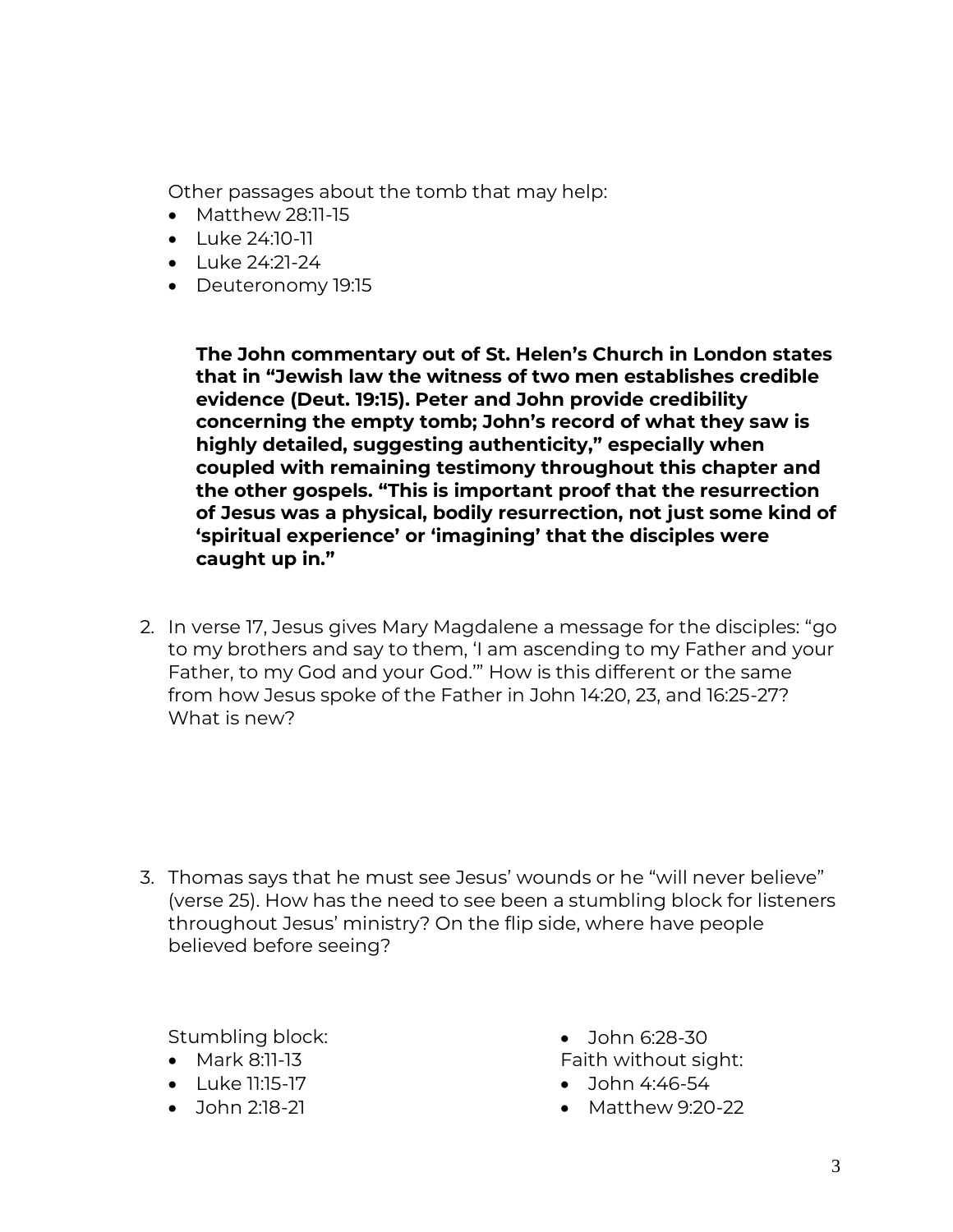• Luke 7:1-10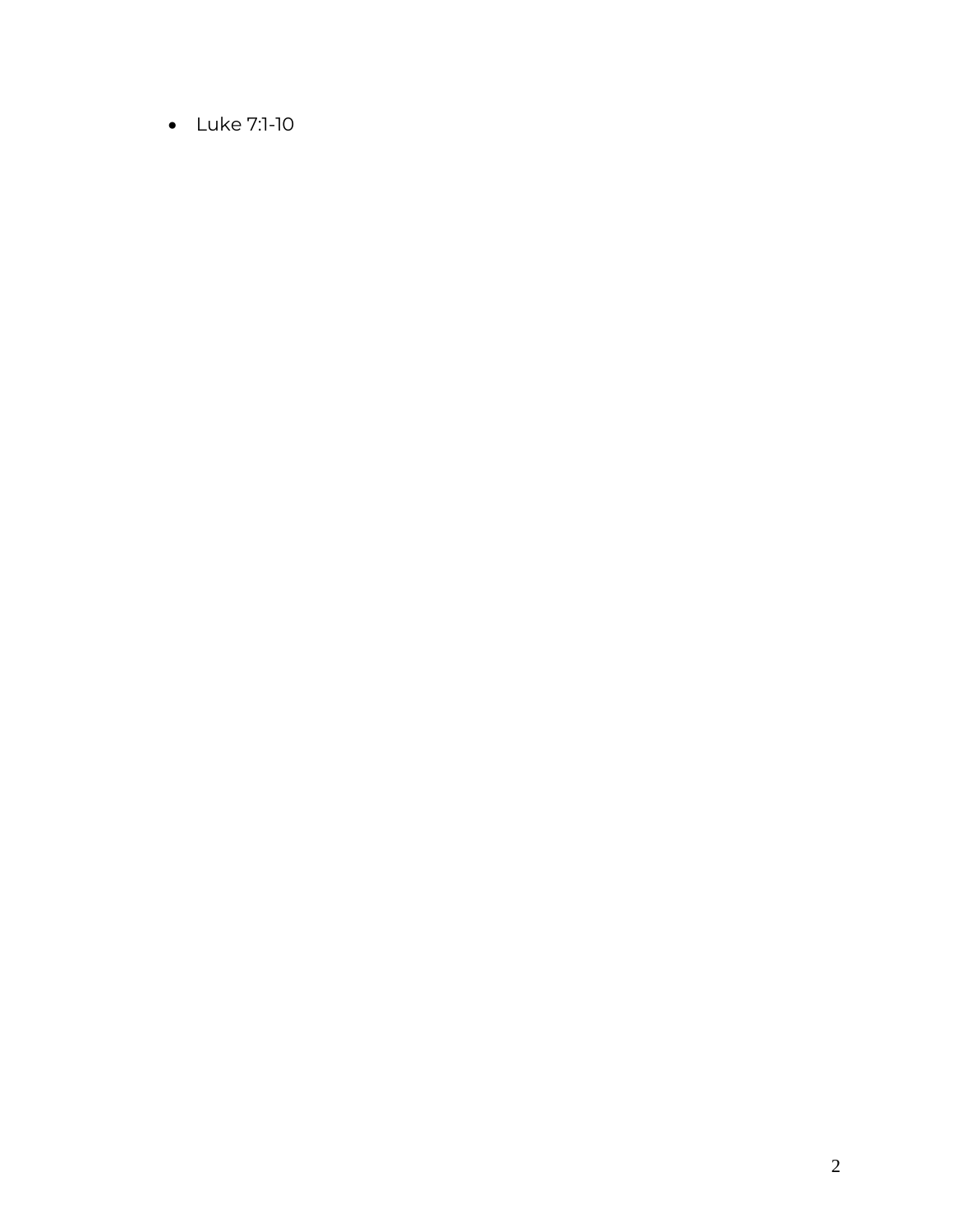4. If seeing signs is insufficient for belief, what is sufficient according to verses 29-31? Has this idea come up before?

# **Apply – How does this change me?**

- 1. Based on our discussion from Explain question 2, how does knowing God as *our* Father change us? How shall we now live in light of the hope and assurance we have in Christ?
- 2. When Jesus appears to the disciples in verses 19-21, he offers them his peace and then calls them to action, repeating his prayer from 17:18. How are we, as believers today, also called to this action?

# **Respond – What's my next step?**

1. Where or how might God be calling you to be sent?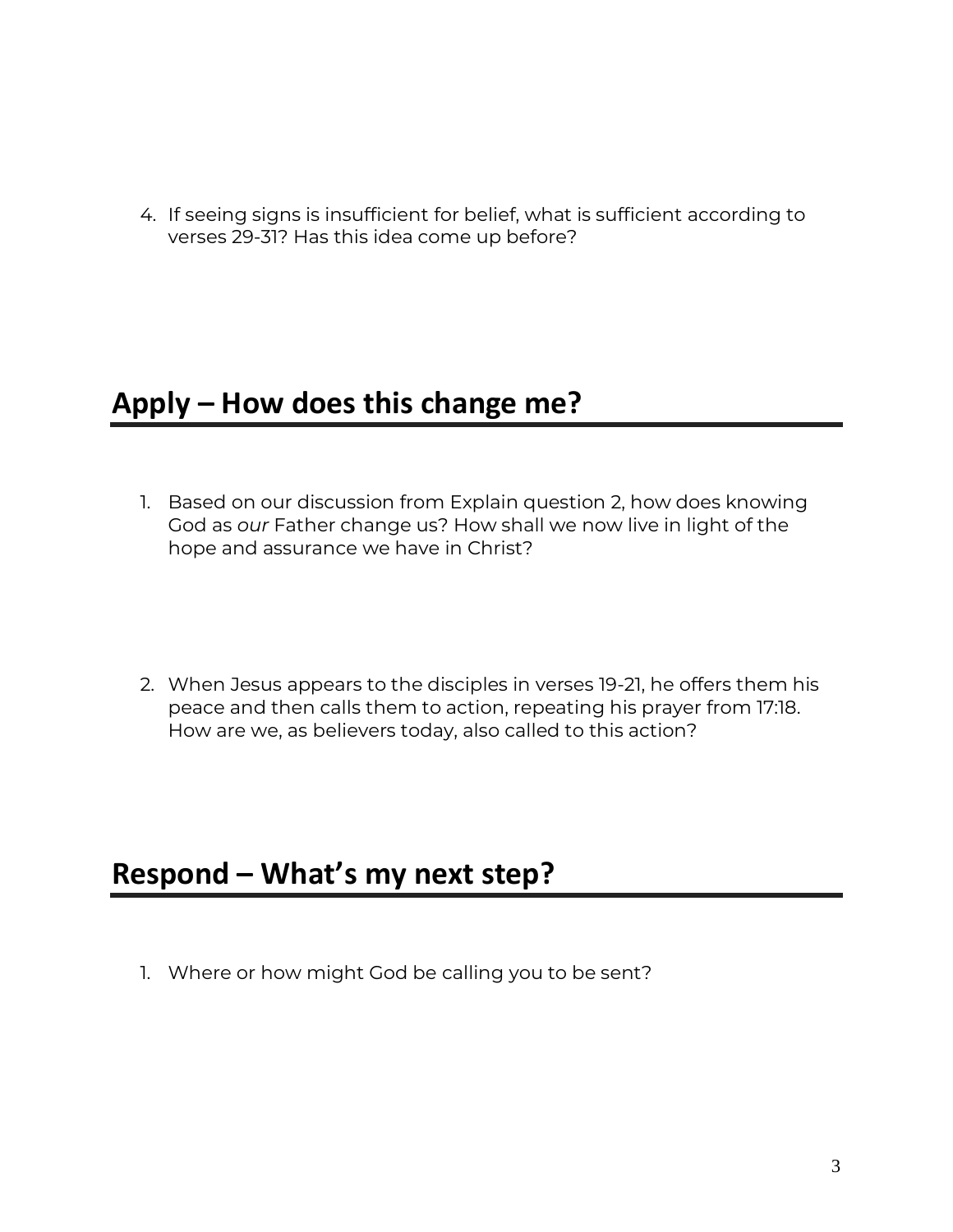2. Pray for unbelievers in your life, that God would change their hearts to belief even without seeing and that believers around them (including yourself!) would be faithful to speak truth to them.

# **Commentary**

#### *1. Peter and John at the empty tomb (20:1–9)*

**20:1**. It is remarkable that all four Gospels (*cf.* Mt. 28:1; Mk. 16:2; Lk. 24:1) introduce their respective resurrection accounts by specifying *the first day of the week*, rather than 'the third day' after the crucifixion (*cf.* 1 Cor. 15:3, 4), despite Jesus' passion predictions (Mk. 8:31 par.). The reason is disputed, but it may have to do with the desire to present the resurrection of Jesus as the beginning of something new.

John says the first approach to the tomb took place *while it was still dark, i.e.* early on Sunday morning. Mark specifies dawn; Luke says 'very early in the morning', and Matthew uses a complicated construction that probably means much the same (*cf.* Carson, *Matt*, pp. 587–588). If Mary Magdalene first approached the tomb alone, and then with other women (*cf.* discussion below, and notes on vv. 11–12), John's *darkness* may suggest that she went before dawn. Whether this is so or not, one is tempted to think that John emphasizes the darkness of the dawn because he is still using light/darkness symbolism (*cf.* notes on 3:2; 13:30): the darkness of the hour is the perfect counterpart to the darkness that still shrouds Mary's understanding.

Mary of Magdala (*cf.* notes on 19:25) is prominent in the first resurrection account of each of the four Gospels, but only here does she appear alone. It is quite uncertain how this report is to be reconciled with those in the Synoptics. Perhaps she went to the tomb alone (John), and then returned with some other women (Synoptics), right on the trail of Peter and the beloved disciple. If so, we are to think of her as becoming separated from the others after their arrival at the empty tomb (vv. 10–18). Many argue that the plural 'we' (v. 2) hints that Mary Magdalene was *not* alone on her first trip to the tomb (though other explanations for the 'we' are possible: *e.g.* Bultmann [p. 684 n. 1], rightly cites both Aramaic and Greek parallels where the plural is merely a mode of speech, without plural referent). Bernard (2. 262) argues that a Jewish woman in first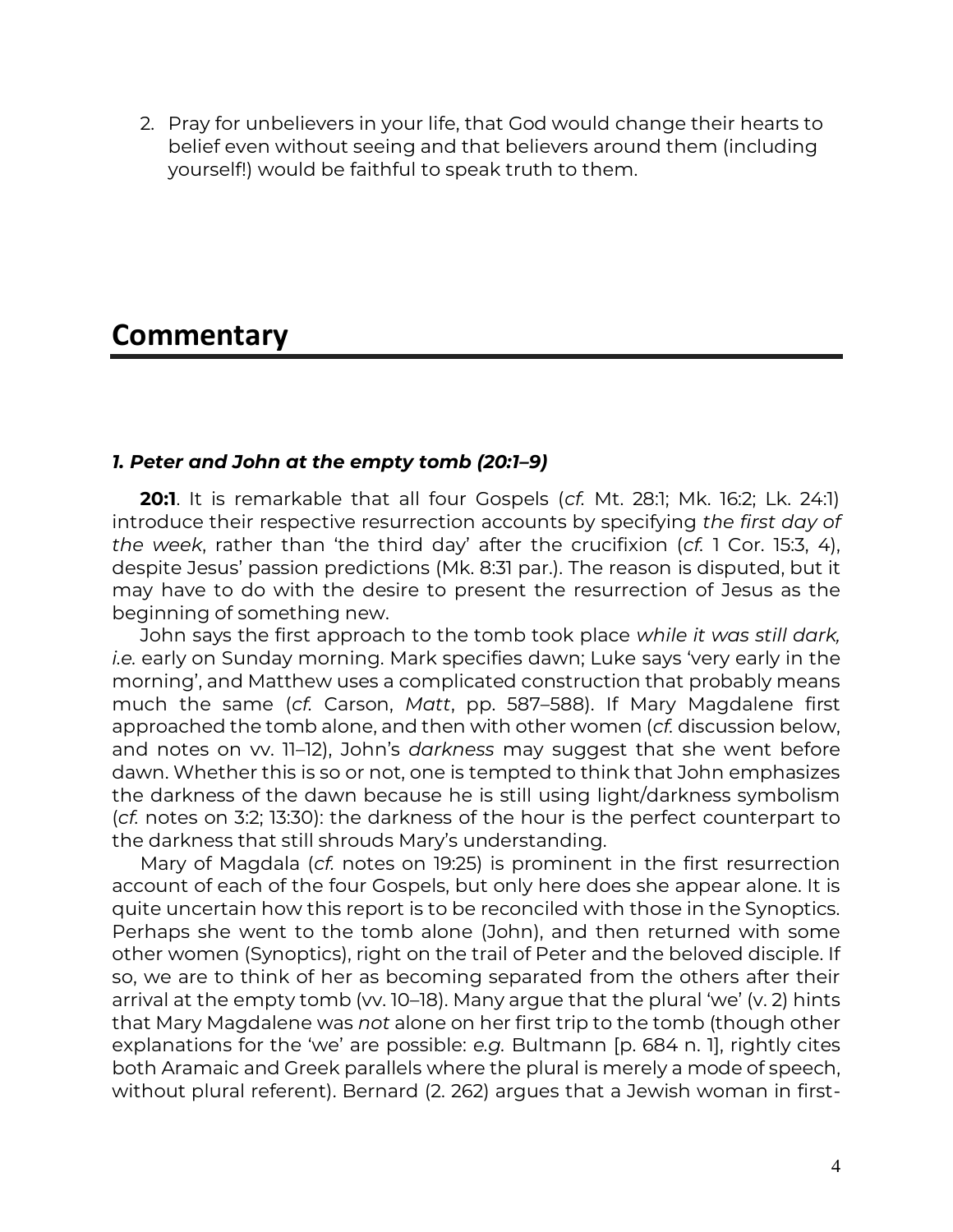century Jerusalem would not be likely to walk alone, in the dark, to a place of ceremonial dirt, a place of execution; but grief may breed courage as readily as cowardice. Certainly there are Gospel parallels where one Evangelist mentions two or more people while another Evangelist mentions only the most prominent, but on the whole it seems wiser to apply this principle to Mary's second trip to the tomb (assuming there were two trips) than to the first (*cf.* notes on vv. 11–12).

However this matter be resolved, it is worth recalling that the Synoptists, who mention several women at the tomb, agree in naming Mary Magdalene first. This probably reflects the early church's memory of the fact that she was the first person to see the resurrected Jesus. Her witness was not as greatly utilized in the primitive preaching as was that of, say, Peter, doubtless owing to the fact that a woman's evidence was not normally admissible in court (*e.g.* Mishnah Rosh ha-Shanah 1:8). The Evangelists have nevertheless taken pains to honour her, and thoughtful Christians will remember that God delights to choose what the world deems foolish to shame the wise, so that no-one may boast before him (*cf.* 1 Cor. 1:27–29).

Alone or (less probably) with others, Mary *went to the tomb and saw that the stone* [not actually mentioned before now] *had been removed from the entrance*. The text does not tell us whether she looked inside, but gives the impression she did not. Had she done so, the fact that it was *still dark* would have made the cave a very black hole indeed.

**20:2**. The robbing of graves was a crime sufficiently common that the Emperor Claudius (AD 41–54) eventually ordered capital punishment to be meted out to those convicted of destroying tombs, removing bodies or even displacing the sealing stones. John records no hint of the Jewish allegation that Jesus' disciples were the ones who stole Jesus' body (*cf.* Mt. 28:13–15), but the fact that such a charge could be levelled demonstrates that grave robbery was not uncommon. So it is not surprising that the sight of the removed stone prompted Mary Magdalene to draw the conclusion she did. In distress she ran to report her news to two of the most prominent of Jesus' disciples, to Peter and the beloved disciple.

The form of her report, 'They have taken *the Lord* (*ton kyrion*) out of the tomb …', is not yet a Christological confession of any significance (*cf.* further on vv. 11, 18, 28). Readers who have already meditated on v. 28 may nevertheless return to this spot and perceive, once again, how often the people in this Gospel speak better than they know.

**20:3–5**. Luke 24:12 mentions only Peter at the tomb. For that reason many see the mention of the beloved disciple as either inventive special pleading or a creation full of symbolism (briefly discussed below). Yet Luke 24:24 reports that Cleopas and his companion on the Emmaus road said that '*some* of our companions went to the tomb and found it just as the women had said': the plural should be given its natural force, and taken as confirmation of the witness of the Fourth Gospel.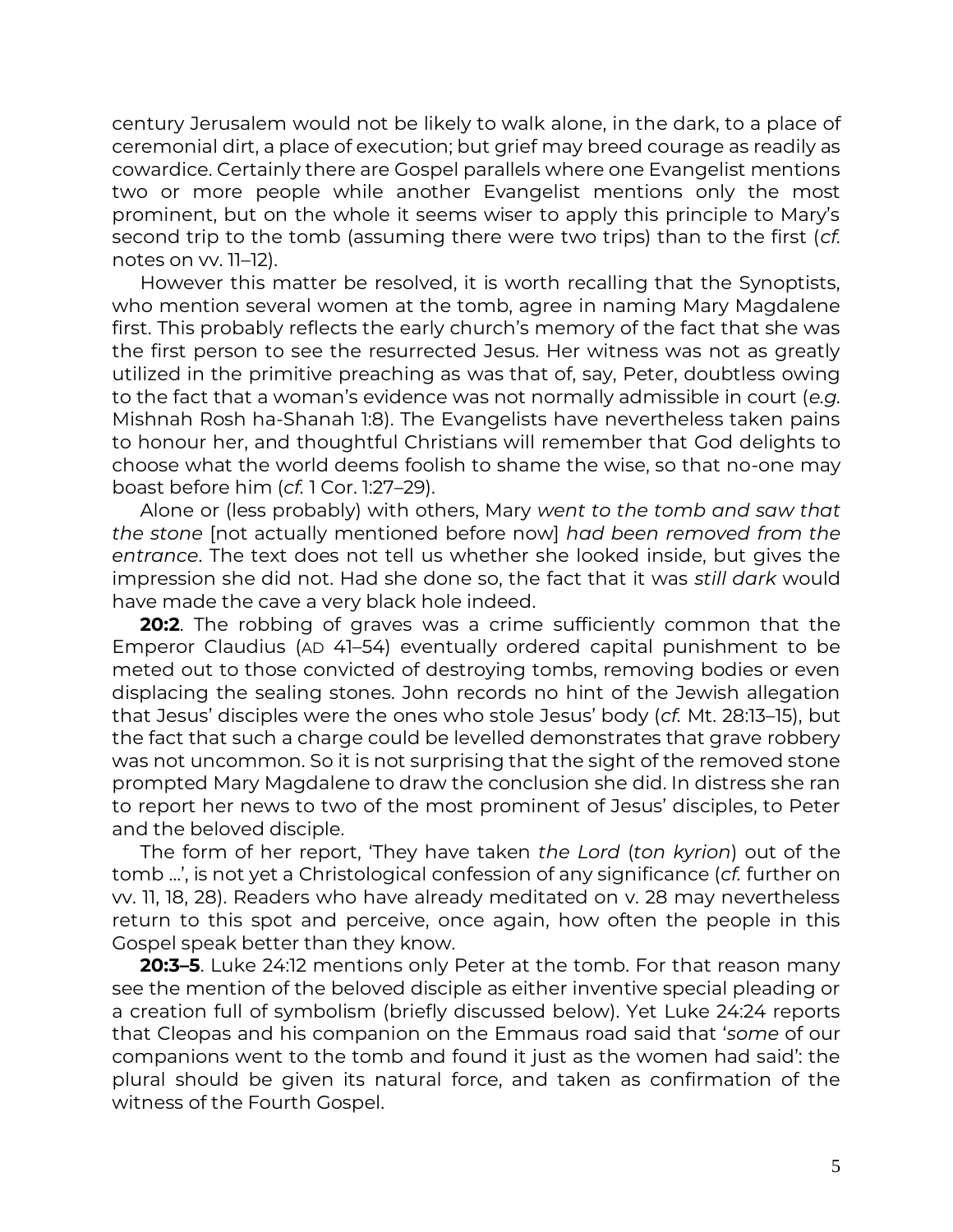As for the allegorical interpretations that have attached themselves to these verses, there is too little evidence to support any of them. There is no indication, for instance, that the description of the beloved disciple's fleetness of foot swifter than Peter!—is a veiled way of insisting that in the 'Johannine church' John must be accorded greater pre-eminence than Peter. In view of 13:12–17, even the suggestion is repulsive. Bultmann (p. 685) holds that Peter represents Jewish Christianity, and the beloved disciple Gentile Christianity: the Jewish church is first on the scene (Peter enters the tomb before John), but that fact gives no precedence since both stand beside the empty grave-clothes. Indeed, the eager faith of the Gentiles is greater than that of the Jews (the beloved disciple ran faster than Peter). There are no reliable indications in the text that John assigned such symbolic value to the two disciples. The ancient explanation for the swiftness of the beloved disciple is probably the correct one: he was younger than Peter, and arrived first. Because the entire narrative is designed to explain just how and when and to what degree faith in the resurrection of Jesus was achieved (*cf.* vv. 29–31), the details of the eyewitness are deemed important.

The beloved disciple *bent over and looked in* (*parakypsas blepei*). The expression is consonant with either a grave dug in the ground, or a cave tomb. That he *did not go in* requires us to think of the latter. He saw *the strips of linen* (*ta othonia*; *cf.* notes on 19:40) *lying there*, evidence enough that no-one had simply moved the body. Nor would thieves have been likely to leave behind expensive linen and even more expensive spices.

**20:6–7**. Peter may arrive second but, true to his nature, he impetuously rushed right into the tomb. He not only saw *the strips of linen lying there*, but also *the burial cloth* (*soudarion*; *cf.* notes on 11:44) *that had been around Jesus' head*. Apparently this could not be seen from the entrance: the flow of the passage from v. 5 to v. 8 suggests that John did not see the latter piece of cloth until he too entered the tomb.

This cloth *was folded up by itself, separate from the linen*. Clearly, John perceives these details to be important, but their exact meaning is disputed. Some have thought that the burial cloth still retained the shape of Jesus' head, and was separated from the strips of linen by a distance equivalent to the length of Jesus' neck. Others have suggested that, owing to the mix of spices separating the layers, even the strips of linen retained the shape they had when Jesus' body filled them out. Both of these suggestions say more than the text requires. What seems clearest is the contrast with the resurrection of Lazarus (11:44). Lazarus came from the tomb wearing his grave-clothes, the additional burial cloth still wrapped around his head. Jesus' resurrection body apparently passed through his grave-clothes, spices and all, in much the same way that he later appeared in a locked room (vv. 19, 26). The description of the burial cloth that had been around Jesus' head does not suggest that it still retained the shape of the corpse, but that it had been neatly rolled up and set to one side by the one who no longer had any use for it. The description is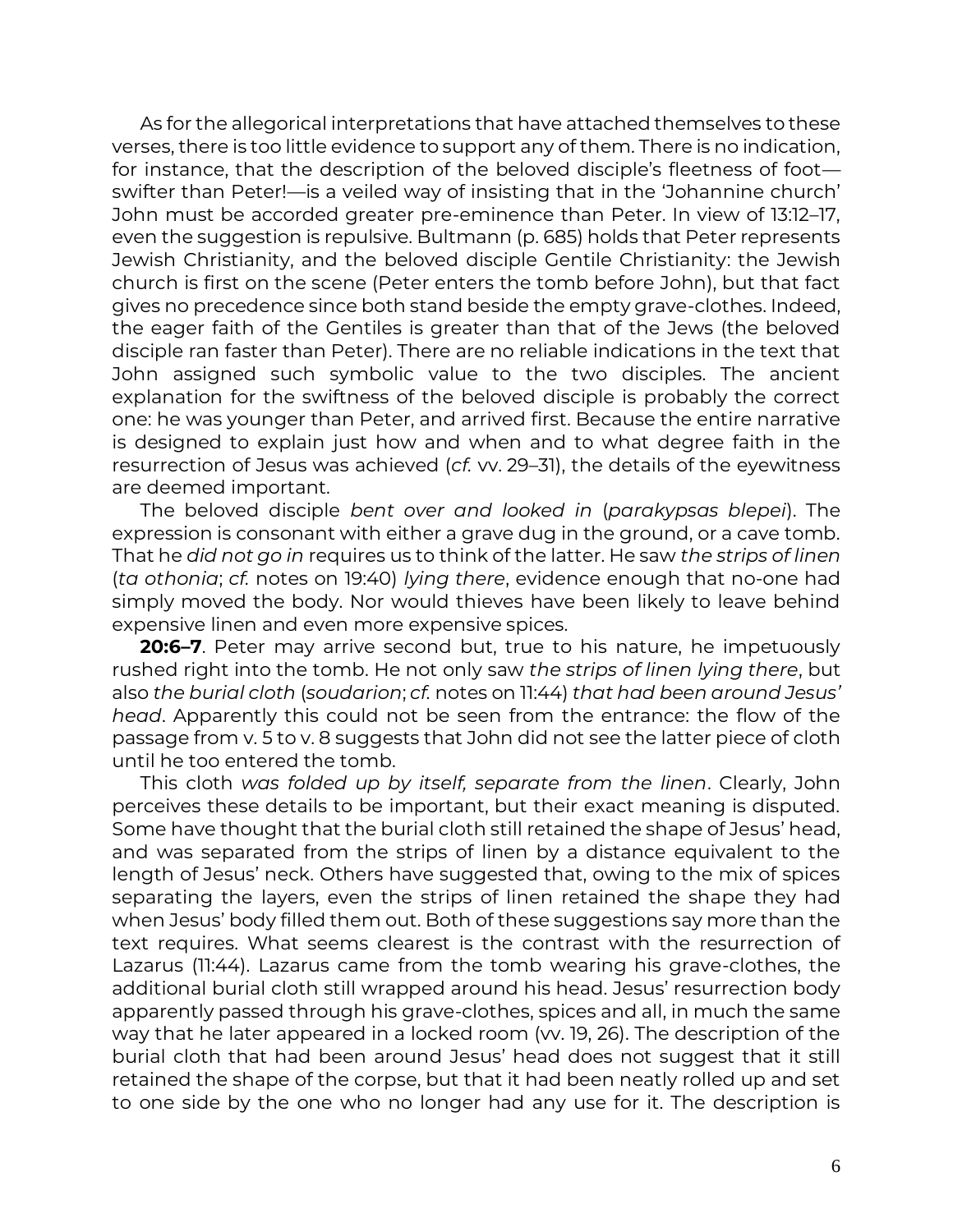powerful and vivid, not the sort of thing that would have been dreamed up; and the fact that two men saw it (v. 8) makes their evidence admissible in a Jewish court (Dt. 19:15).

**20:8**. Timid at first, the beloved disciple, doubtless emboldened by Peter, entered the tomb and saw the place where the Master lay—now nothing but linen grave-clothes and the additional burial cloth that had been around Jesus' head. With sudden intuition he perceived that the only explanation was that the Jesus who had been crucified, the Jesus who had so recently assigned him his mother, the Jesus who had been buried in this new tomb, had risen from the dead. The beloved disciple *saw and believed*—and thus the Evangelist introduces the themes of seeing and believing that reach their climax in v. 29.

Most of the early witnesses came to faith in Jesus as the resurrected Lord not because they could not find his corpse but because they found Christ alive; but John testifies that he came to such faith before he saw Jesus in resurrected form. And he took this step, not simply because the tomb was empty, but because the grave-clothes were still there.

But if the empty tomb did not receive great prominence in the earliest apostolic preaching (*cf.* 1 Cor. 15:3–7), New Testament writers nevertheless recognized the strategic importance of the empty tomb for both history and theology. Historically, the preaching and the rapid growth of the early church are alike unexplainable apart from an empty tomb. Even on the doubtful supposition that all the first Christians were dupes or hallucinating enthusiasts, the Jewish authorities, though they had every incentive to do so, could not come up with the body of the man whose execution they had organized. Theologically, the empty tomb rules out any re-interpretation of 'resurrection' that makes it indistinguishable from mere immortality. The empty tomb establishes that there was continuity between Jesus' pre-death body and his post-resurrection body. However transformed the latter was (*cf.* 1 Cor. 15:35ff.), its point of continuity with the pre-death Jesus did not lie exclusively at the level of Jesus' *personality*; it lay also at the level of Jesus' *body*. Much that is said in the New Testament about the Christian's ultimate hope (*e.g.* 1 Thes. 4:13–18; 1 Cor. 15) is incoherent if this point is not absorbed.

It is normally assumed that Peter did *not* at this time come to faith (though Bultmann, p. 684, insists that both disciples believed). Strictly speaking, the Evangelist does not tell us what went on in Peter's mind. The witness of the beloved disciple *may* not be designed to contrast his faith with Peter's unbelief; it *may* simply be the confession of his *own* faith. But the narrative reads more naturally if we assume that Peter did not at this time believe, and this is confirmed by the best text of Luke 24:12, which says that Peter 'went away, wondering to himself what had happened'. To speak of rivalry between the two men, however, not only goes beyond what this passage says, it is to fly in the face of the Fourth Gospel as a whole, where the two are presented as friends, not competitors.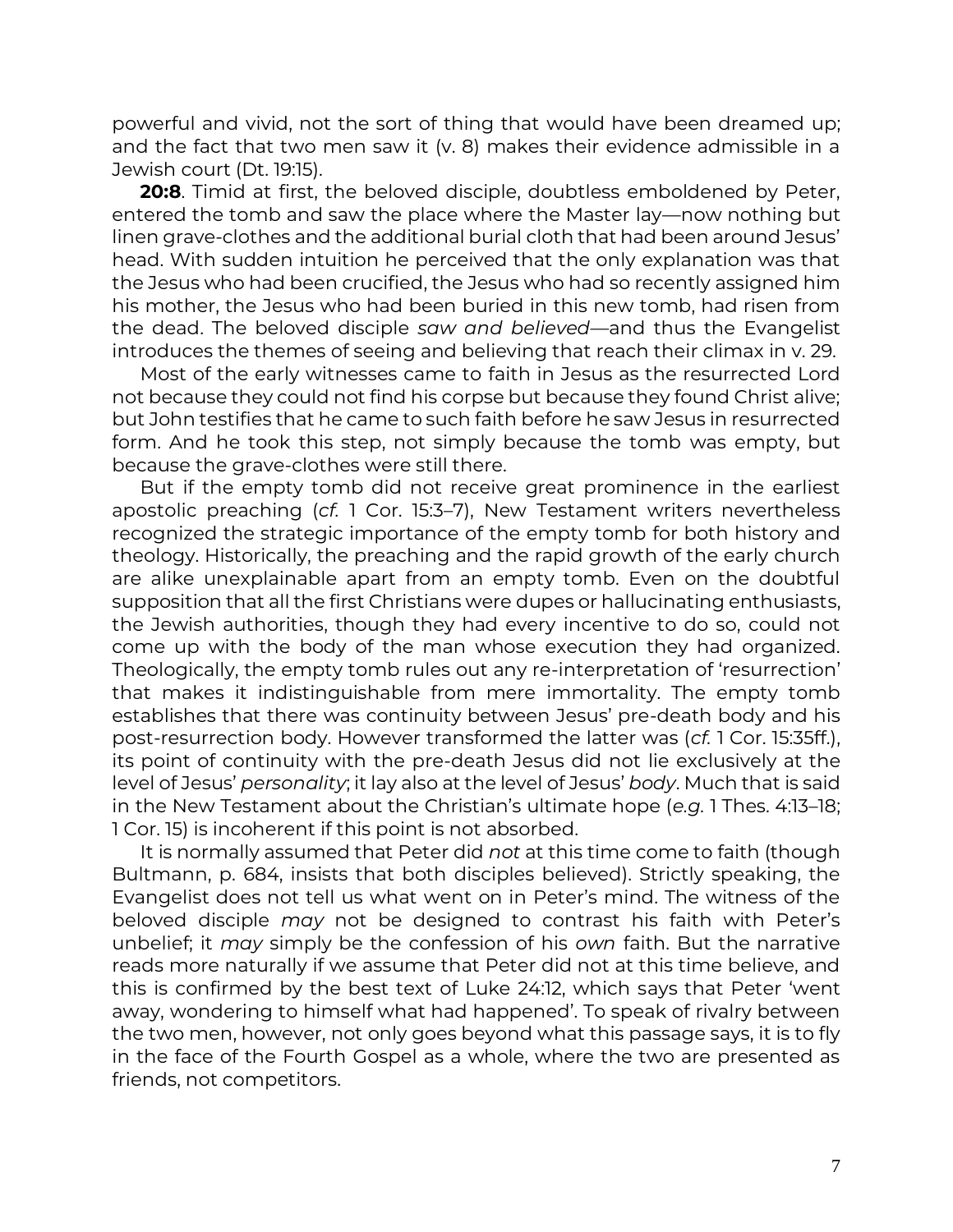Many have wondered why, if the beloved disciple at this time came to believe in the resurrection of Jesus, he did not actively witness to his faith amongst the other disciples. For some, this is sufficient reason for doubting the historicity of the early morning race to the tomb. Strictly speaking, however, the text does not say that the beloved disciple did *not* bear witness. More important, even if we assume he did, such witness was necessarily more tentative than that of the first reports of having actually seen the risen Jesus and even these reports were at first greeted with generous scepticism (Lk. 24:36). Or perhaps the beloved disciple thought it best to hold his peace until events had confirmed or destroyed his fledgling faith. Perhaps he was not all that far removed from Peter's pondering (Lk. 24:12).

**20:9**. Neither Peter nor the beloved disciple at this point understood *from Scripture that Jesus had to rise from the dead*. By the time John wrote that was no longer the case: the church had worked out a detailed understanding of the Old Testament by which to understand and explain the life, ministry, death and resurrection of their Lord (*cf.* 1 Cor. 15:3–7). At this point, however, the fledgling faith of the beloved disciple was grounded on what he had seen (and not seen!) in the tomb. The singular *Scripture* (*graphē*) may suggest that a specific Old Testament text is in mind (Sanders, p. 422, n. 3, suggests Ps. 16:10; Bruce, p. 386, thinks of Lv. 23:11 or Ho. 6:2), but it is also possible that it refers to the entire Scripture. The failure of the disciples to grasp the teaching of Scripture at this point is confirmed by similar patterns of belief and misunderstanding reported by Luke (24:25–27, 32, 44–47; *cf.* notes on 2:19–22).

#### *2. Jesus appears to Mary (20:10–18)*

**20:10**. This verse is transitional. On the one hand, Peter and the beloved disciple are dismissed: the two disciples *went back to their homes* (*apēlthon … pros autous*); *but Mary*, on the other hand—the mild adversative in v. 11 establishes a contrast—returned to the tomb. The expression rendered *to their homes* is not that of 19:27 (*eis ta idia*); here, the expression is roughly equivalent to the French idiom 'chez eux' ('at their own [place]').

**20:11–12**. Some have wondered why the beloved disciple did not at least share his faith with Mary, but there is no particular reason to think that their paths crossed after her initial announcement (v. 2). The reason Mary returned to the tomb is not given. Her sense of grief and loss may have driven her back there; or, as the sequel suggests, she may have been hoping to find someone who could enlighten her as to who took the body, and where they put it. Standing *outside* the tomb, she wept, and *bent over* (same verb as in v. 5) *to look into the tomb*—perhaps for the first time (*cf.* notes on v. 1).

Mary *saw two angels in white*, one at each end of the place where Jesus lay. How the tomb was configured to allow such an arrangement is uncertain. Several structures to accommodate the corpse were commonplace in the first century. Sometimes a kind of stone bench ran around the inside wall;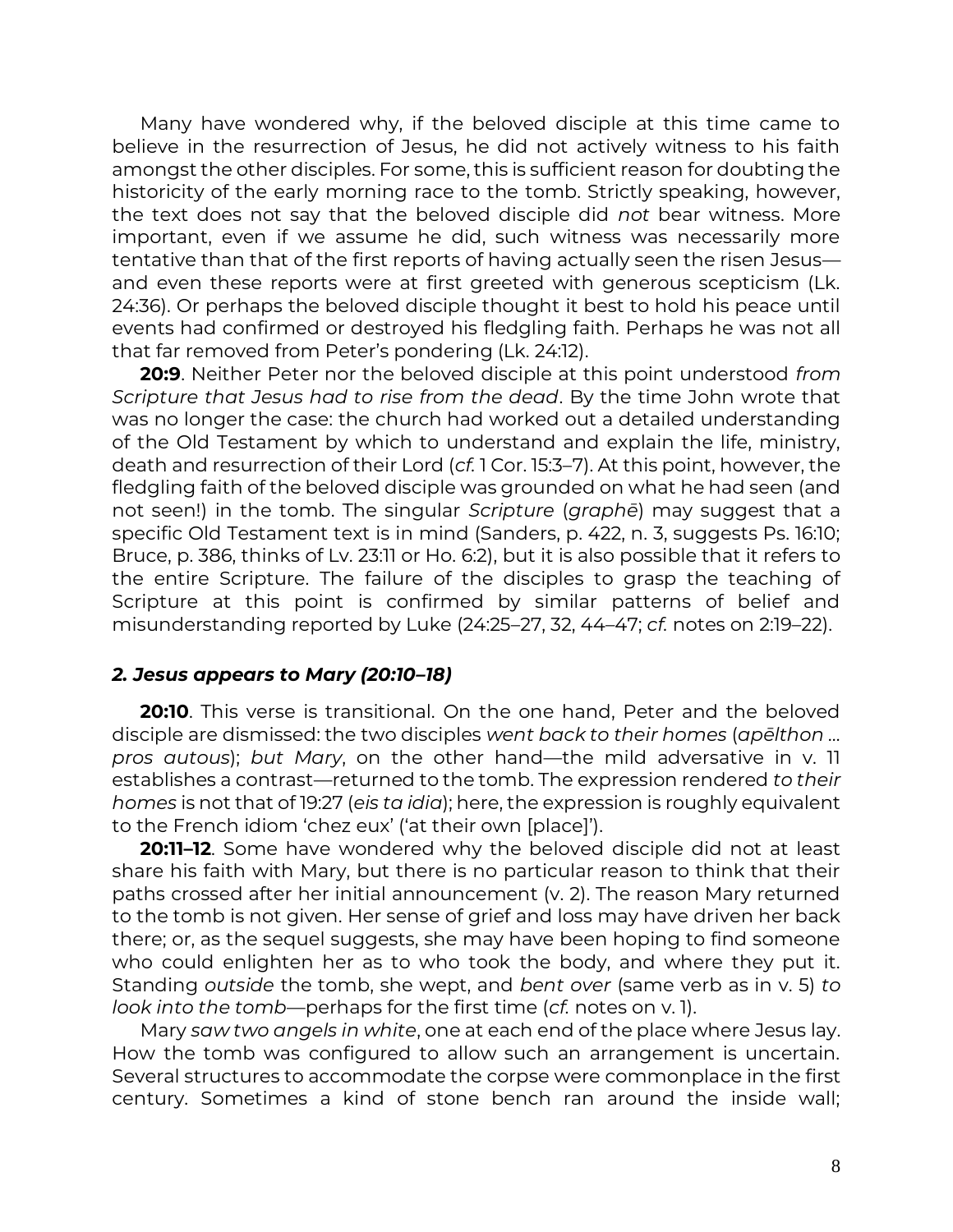sometimes a bench-arcosolium was cut out (a flat ledge under a recessed arch cut out of an inner wall); sometimes a *loculus* was cut out of the wall (a tunnellike burial chamber hollowed out of an inner wall, not unlike the Roman catacombs); a trough-arcosolium was a sarcophagus under a recessed arch. John's account rules out the *loculus*. The fourth-century descriptions of the uncovering of the tomb in the time of Constantine (*cf.* notes on 19:41–42) suggest a trough-arcosolium, but the descriptions are not entirely clear, and some have doubted that this particular structure was used before AD 70.

Whatever the structure, if this approach of Mary is to be collated with the visit of the women reported in the Synoptics, something must be said about these two angels; for they, not the grave-clothes, capture Mary's attention. Mark 16:5 reports a 'young man' dressed in white who appears to the women; Luke 24:4 describes two 'men' dressed in 'clothes that gleamed like lightning' who 'stood beside' the women; Matthew 28:2–3 says that an angel with the appearance of lightning and wearing a garment as white as snow rolled back the stone and frightened the guards, and later talked with the women. Notwithstanding contrary opinion, in all cases, including Mark, we are to think of angels, for the white garments or the shining white garments are a symbol for visitors from the heavenly realms (so, rightly, Beasley-Murray, p. 374). Angels regularly appear as human visitors in the Old Testament. In this case, they are not merely interpretative angels, as so often in apocalyptic literature, but evidence that God himself has been at work. The difference in number (one angel or two) is of a piece with Gospel variations in other narratives (*e.g.* Mk. 10:46–52 and Mt. 20:29–34). In any case, John's point is that this empty tomb cannot be explained by appealing to grave robbers; this is nothing other than the invasion of God's power.

**20:13**. In all four Gospels, the angels make some reference to the seeking of the women. On *Woman* (*gynai*), *cf.* notes on 2:4; 19:26. The question of the angels, *why are you crying*?, is not designed to elicit information. It is gentle reproof: by this time Mary should not have been crying. Her response shows she has still not transcended the explanation to which she had earlier gravitated (v. 2).

**20:14–15**. Probably we are to think that Mary suddenly becomes aware of someone else near the tomb, and turns to that person with the same intent to find out if anyone knows what has happened to Jesus' body. As so often in the resurrection narratives, Jesus is not immediately recognized. The couple on the Emmaus road were 'kept from recognizing him' (Lk. 24:16), and the long ending of Mark says he appeared to them 'in a different form' (Mk. 16:12); the disciples in the boat on the lake of Tiberias did not recognize the man on the shore (Jn. 21:4); Mary *did not realize that it was Jesus*. In this instance, it is possible that Mary was blinded by tears. Taken as a whole, however, the resurrection accounts provide a certain tension. On the one hand, Jesus' resurrection body can be touched and handled (v. 27; Lk. 24:39), bears the marks of the wounds inflicted on Jesus' pre-death body (Jn. 20:20, 25, 27), and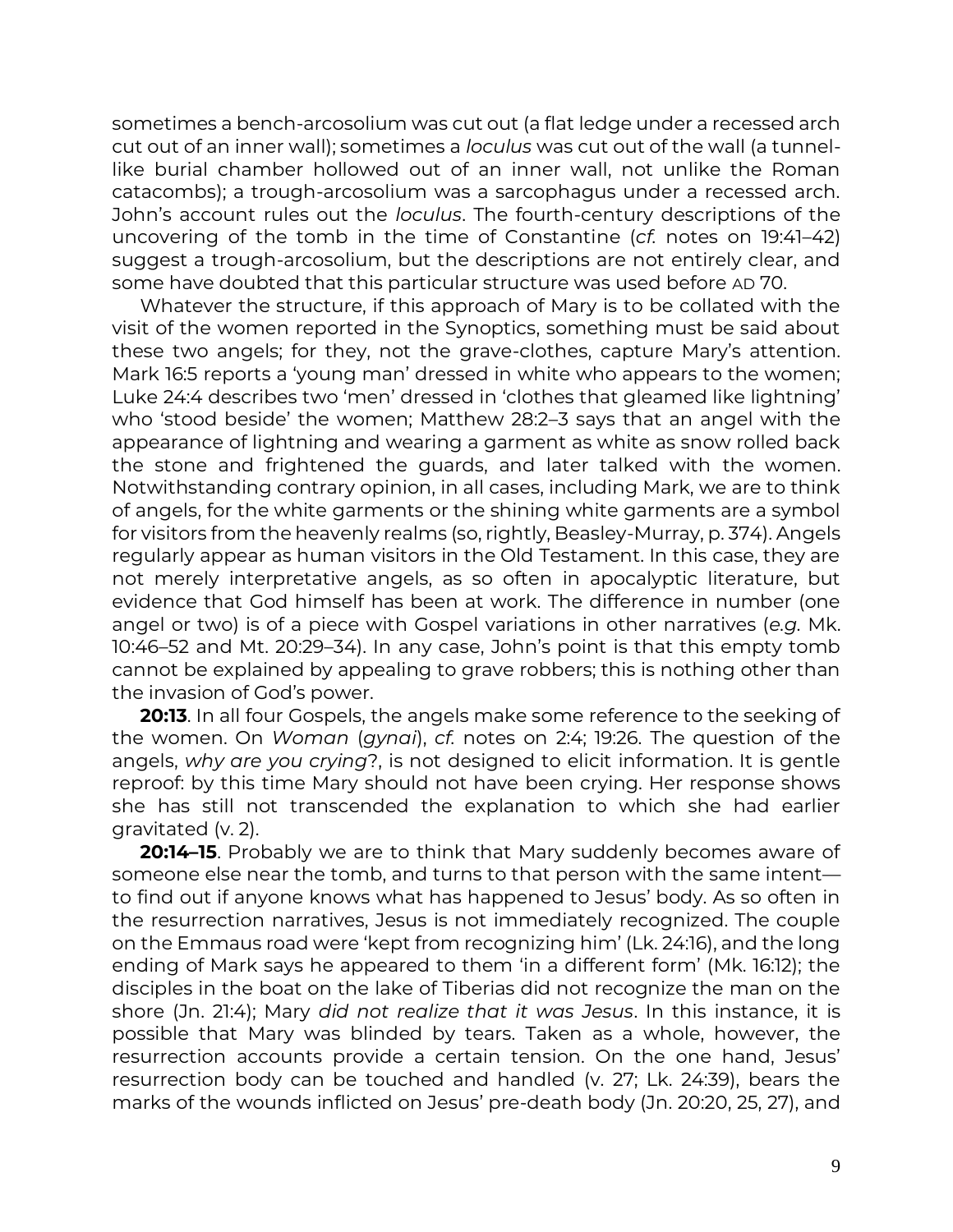not only cooks fish (21:9) but eats it (Lk. 24:41–43). On the other hand, Jesus' resurrection body apparently rose through the grave-clothes (Jn. 20:6–8), appears in a locked room (vv. 19, 26), and is sometimes not (at least initially) recognized. The closest we are likely to come to an explanation is 1 Cor. 15:35ff.

The stranger's approach is courteous: for *Woman, cf.* v. 13. Doubtless Mary takes his pair of questions to be the probing concern of a kind stranger. As she pondered them after the fact, she could not help seeing them in a different light (as John's readers must). The first (*why are you crying*?) becomes mild rebuke; the second (*Who is it you are looking for*?) becomes an invitation to reflect on the kind of Messiah she was expecting, and thus to widen her horizons and to recognize that, grand as her devotion to him was, her estimate of him was still far too small. The evangelistic implications for John's readers are transparent.

When first uttered, however, Jesus' words have only the most mundane meaning for Mary. She supposes him to be the gardener (*kēpouros*; *cf.* notes on 19:41): *kyrie* ('Sir') is a courtesy, not a confession of faith. Perhaps, she told herself, he had seen something—indeed, perhaps he had been involved in the moving of the body himself. If Mary thought him to be the gardener, she may have wondered if he had been under orders from the owner to remove the body of this executed criminal from the new tomb where it had been hurriedly placed. That she should offer to make the arrangements to fetch the body and give it a proper burial suggests she was a woman of some wealth and standing (as Lk. 8:2–3 attests).

**20:16**. Whatever the cause of her blindness, the single word *Mary*, spoken as Jesus had always uttered it, was enough to remove it. The good shepherd 'calls his own sheep by name … and his sheep follow him because they know his voice' (10:3–4). Anguish and despair are instantly swallowed up by astonishment and delight. Mary addresses him as she always has: *Rabboni*! an Aramaic word (*cf.* notes on 5:2) which John dutifully translates for his Greekspeaking readers (*cf.* notes on 1:38, 41, and Additional Note). It may not be the highest Christological confession (*cf.* v. 28), but at this point Mary is enthralled by the restored relationship, not contemplating its theological implications.

**20:17**. This verse belongs to a handful of the most difficult passages in the New Testament. The initial prohibition, *mē mou haptou*, can be taken several different ways: compare 'Touch me not' (AV), 'Do not hold on to me' (NIV) and 'Stop clinging to Me' (NASB). What meaning we choose turns on at least three variables: the force of the verb *haptomai* ('to touch', from which *haptou* derives), the significance of a present tense prohibition, and the relation of this prohibition to the succeeding clause. Unfortunately, the meaning of this second clause is even more disputed than the first, and the combination of difficulties breeds numerous interpretative permutations that cannot be canvassed in detail here. Four may be mentioned:

(1) Michael McGehee, supported by Porter (p. 356), has recently proposed that the word rendered *for* (*gar*) should be understood as an anticipatory *gar*,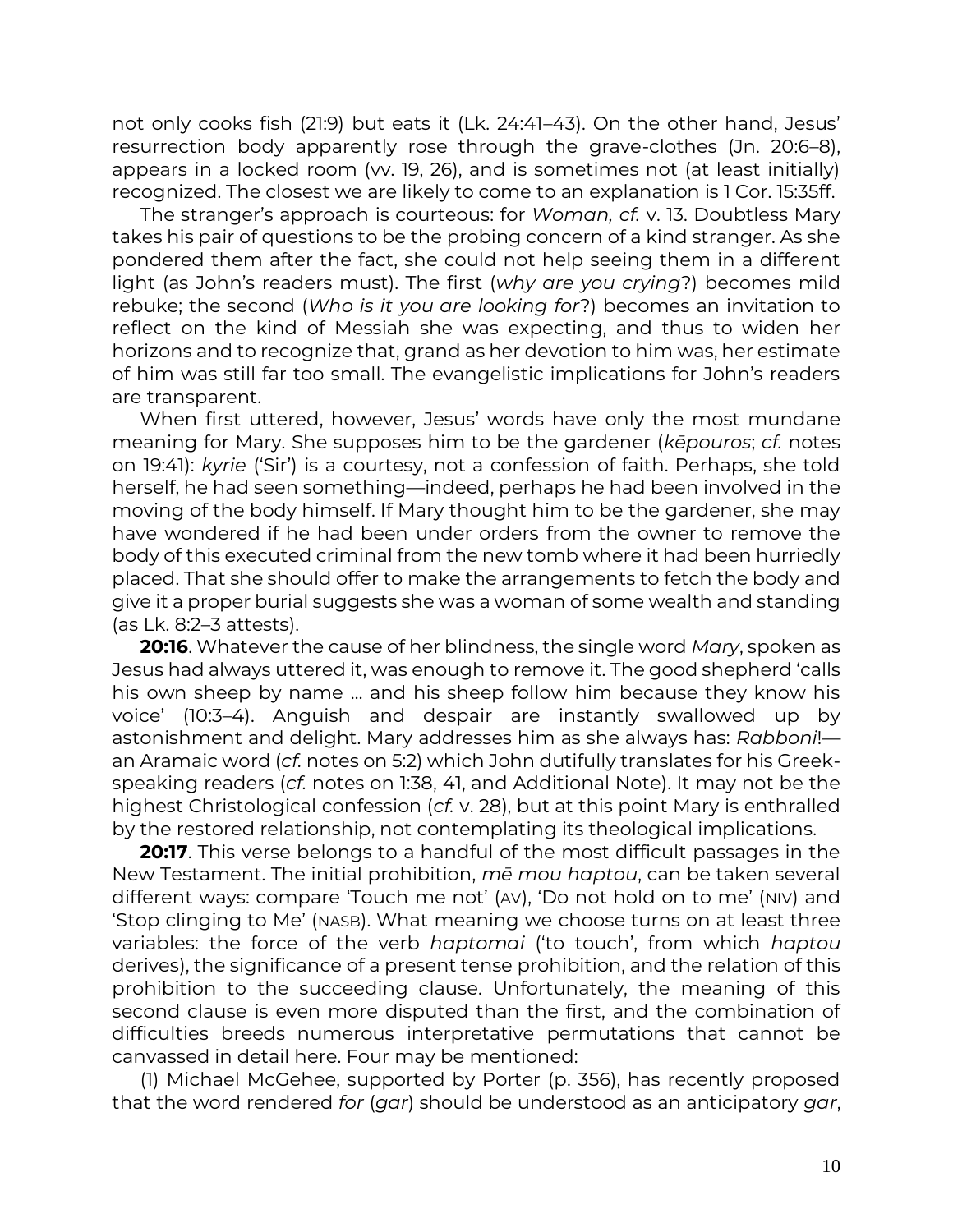more or less the equivalent of 'since', and linking its clause not with the one that precedes it but with the one that succeeds it. McGehee re-punctuates the verse and renders it, 'Don't cling to me. Since I have not yet ascended (*anabebēka*) to the Father, go to my brothers and tell them I am ascending (*anabainō*) to my Father and your Father …' Porter adds that the tenses of the two transliterated verbs, perfect and present respectively, properly understood, may confirm McGehee: 'I have not yet reached a state of ascension … I am in progress of ascending' (at the risk of over-translation). This cuts the prohibition off from the rest of the sentence, making it quite unnecessary to explain the prohibition in terms of the second clause.

Although this explanation has its attractions, it fails on two grounds. First, although anticipatory *gar* is not uncommon in classical Greek and is not unknown in hellenistic Greek, there is no certain example in the New Testament; and second, it leaves the initial prohibition, *Do not hold on to me* (however it is rendered) so free that one wonders what it is doing there. We are still not told *why* Jesus should insist on this prohibition, especially since it will be reversed in v. 27.

(2) Zerwick (§ 476) recognizes that the *gar* ('for') links the prohibition to something that succeeds it, but suggests that the words immediately after the *gar* are parenthetical—*i.e.* 'Do not keep hold of me, for (I am not yet ascended to My Father) go rather to My brethren and tell them …' More briefly, Jesus says, 'Let go of me *because* you must go to my brothers with a message.' This assumes that *gar* ('for') links a prohibition and an imperative, an extremely unusual combination. Moreover, the allegedly parenthetical remark simply does not read like a parenthesis. It would have helped Zerwick's case if it had been introduced by a concessive word like 'although': *e.g.* 'Do not keep hold of me, *for (although* I am not yet ascended) *etc*.'; but this is not the case.

(3) Increasingly, recent scholars have opted for a rather complex theological solution. The first step is to observe the difficulties on the very surface of the text. Brown (2. 992–993, 1011–1016), for instance, rightly notes that, at a superficial reading, the *for* clause explains *why* Mary is forbidden to touch or to cling to Jesus, even though Thomas is invited to touch him (v. 27): Jesus had not yet ascended when Mary approached him, but had apparently ascended (and returned?) by the time he had to deal with Thomas. Now either the very physical demonstration of 20:27 argues that Jesus had not yet at that point ascended, or, as Thüsing (pp. 265–266) argues, the appearances to Mary and to Thomas must have been of very different types. But if something as dramatic as the ascension has taken place between v. 17 and v. 27, why is it not mentioned? And why should being ascended make a difference? If Jesus *has* ascended between v. 17 and v. 27, the implication is that the disciples are permitted to touch Jesus after the ascension but not before—exactly the reverse of what might have been expected. If someone were to suggest that it is because of some substantial difference in the resurrection body after the ascension, it must be objected that this is the sheerest speculation.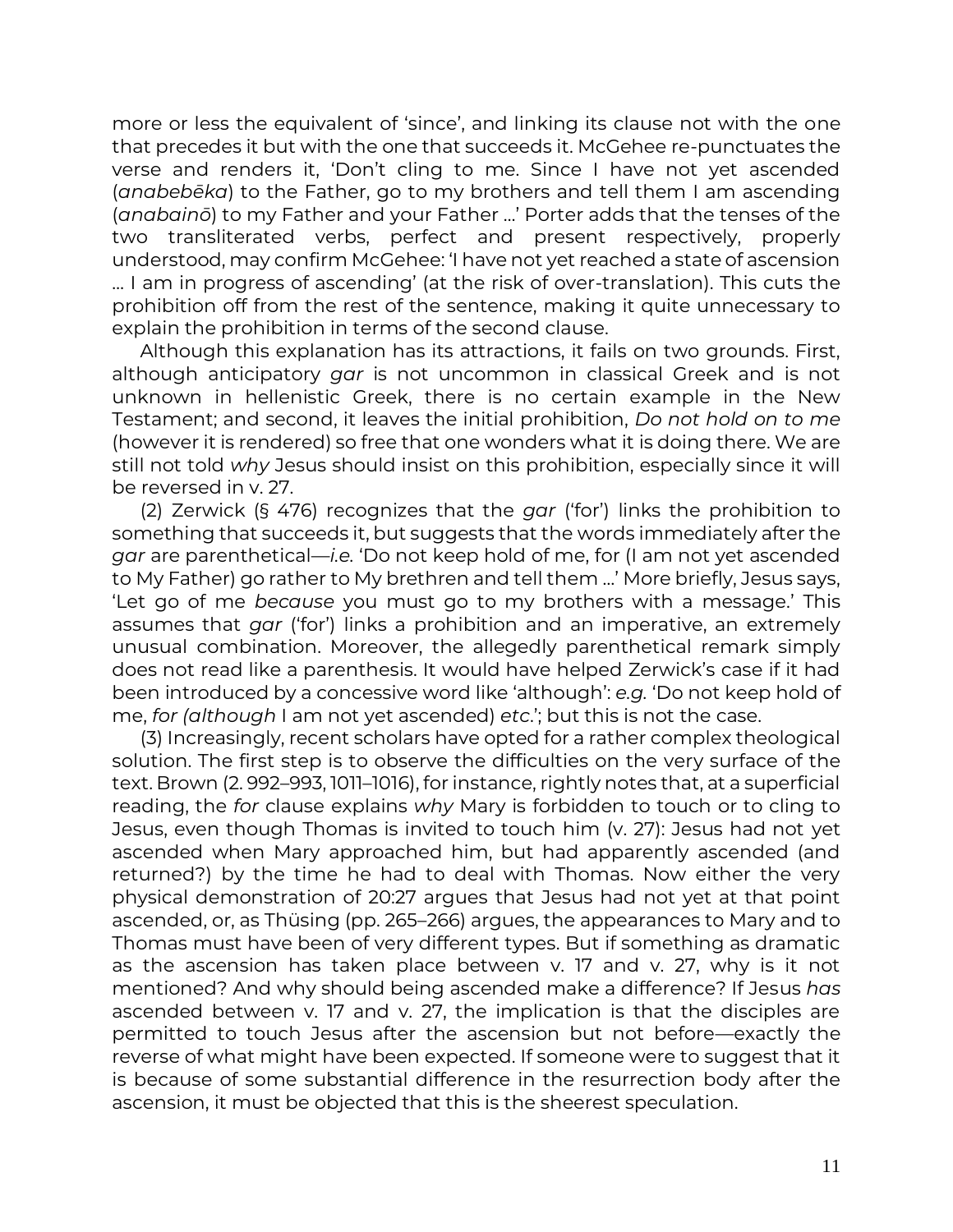Brown, then, followed by many others, attempts to resolve the issue by making allowance 'for John's technique. He is fitting a theology of resurrection/ascension that by definition has no dimensions of time and space into a narrative that is necessarily sequential' (2. 1014). He concludes:

Thus, in our opinion, the statement 'I am ascending to my Father' in 17b is not an exact determination of time and has no implication for the state of the risen Jesus previous to that statement. It is a theological statement contrasting the passing nature of Jesus' presence in his post-resurrectional appearances and the permanent nature of his presence in the Spirit. (2. 1014–1015)

This view is sometimes linked with the suggestion of Lagrange (p. 512) that *de* (normally 'but'; rendered 'instead' in NIV) does not apply to *Go* but to *I am returning* (*anabainō*, lit. 'I am ascending'). This has the effect of making *Go instead to my brothers and tell them* parenthetical, yielding the paraphrase: 'Stop touching me (or attempting to do so); it is true (*gar*) that I have not yet ascended to the Father but I am about to do so' (so Barrett, p. 566). The idea is that the resurrection has opened the door to a new, intimate, spiritual relationship between Jesus and his disciples. Physical contact is no longer the appropriate mode of personal contact, even though it is still possible to appeal to touch as proof of the reality of the resurrection and of the continuity between the historical Jesus and the risen Christ.

Despite some strengths, this explanation seems unlikely. It rightly understands that John thinks of the death and exaltation of the Son as, theologically speaking, one event. By his death, Jesus returns to the Father; his being lifted up on the cross is also his being lifted up to heaven. He is glorified in his crucifixion, but this is also the means of his return to the glory he had with the Father before the world began. But it is far from clear that John thinks that Jesus' death and exaltation took place at the same instant—any more than he thinks Jesus' death and resurrection took place at the same instant (*cf.* v. 1). Nor does he think the resurrection and the ascension took place at the same instant, if we are to judge by the Thomas episode. Brown's frank appeal to categories outside space and time raises questions about what John's first readers were to think. More importantly, because John's *not yet* is now made to bear the weight of a contrast between the 'passing nature of Jesus' presence in his post-resurrectional appearances and the permanent nature of his presence in the Spirit', we are forced to think of a concrete time for ascension after all, for the Fourth Gospel has repeatedly insisted that the Spirit will come only *after* Jesus has returned to the Father. Moreover, Lagrange's parenthesis is certainly not the most natural way to read the Greek text, and Barrett's rendering, rather unbelievably, treats that troublesome *gar* (NIV 'for') as a concessive: 'it is true' in his context really means 'although'. Above all, it is entirely unclear why Thomas should still be encouraged to touch, when Mary is so firmly repulsed. If this theological explanation were correct, the order of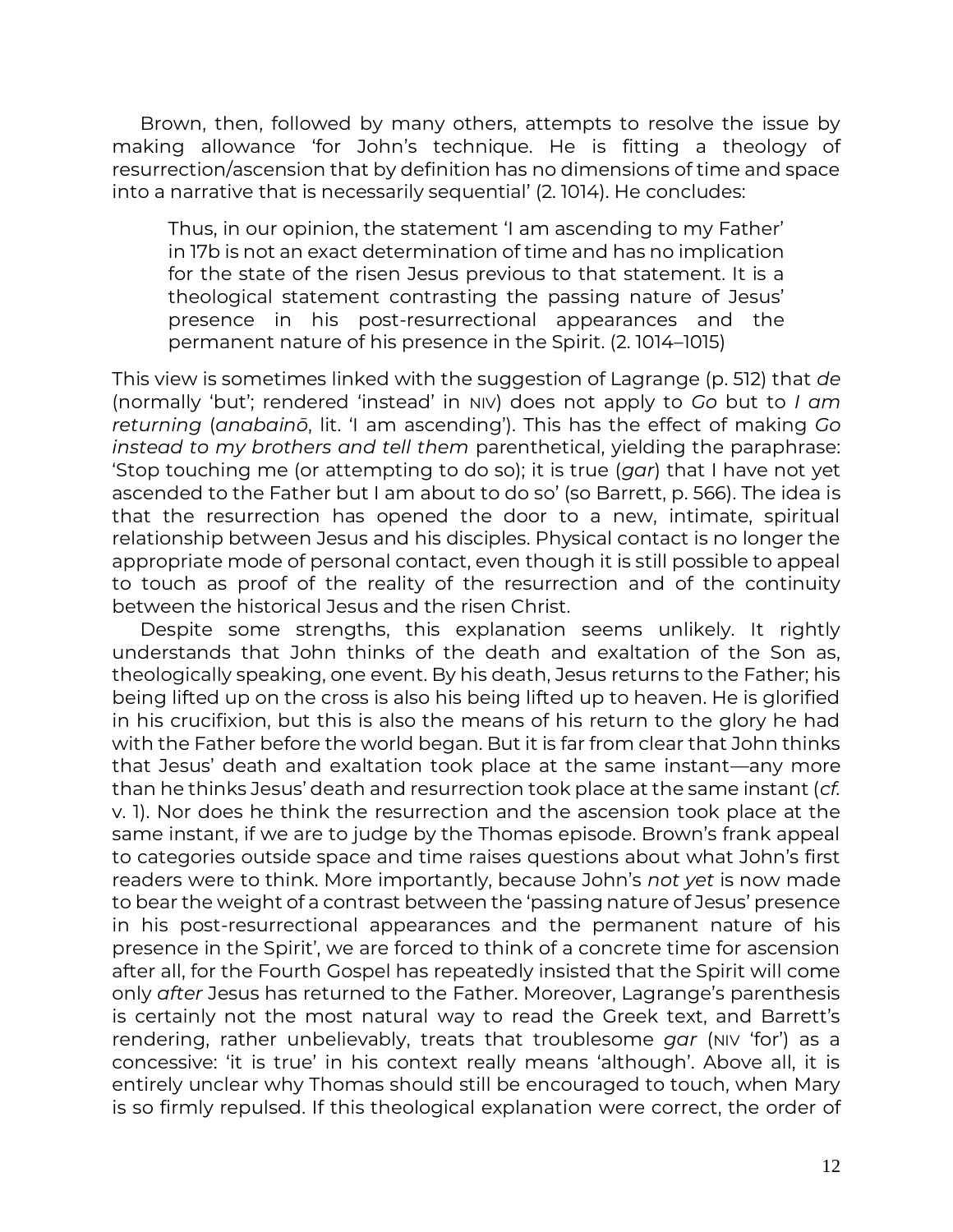the two narratives would have to be reversed. Finally, the natural reading of 20:29, with its contrast between seeing-believing and not-seeing-believing, presupposes that Jesus ascended *subsequently* to v. 28. Attempts to avoid this point are unconvincing.

(4) On balance, it seems best to opt for another fairly common explanation. Although a prohibition using the present imperative form (*mē mou haptou*) does not *necessarily* signal the stopping of something in progress, or the preventing of something being attempted (*cf.* Porter, ch. 7), it is commonly used in instances where contextual features show that is what is meant. The verb *haptomai* (often 'to touch') can refer to many kinds of physical contact, including clinging, seizing, holding. Probably Mary had fallen to her face and grasped him by the feet (*cf.* Mt. 28:9, where the verb is *krateo̅*). Moreover, if the suggestion of Lagrange is set aside, *I am ascending* is part of the message Mary is to convey, not part of the reason Mary should not cling to Jesus. And finally, the present tense *I am ascending* is no more problematic than the present tense in 10:18, 'I *lay down* [my life] of my own accord': in both cases it rather misses the point to ask with a straight face, 'Right away?'

The thought, then, might be paraphrased this way: 'Stop touching me (or, Stop holding on to me), *for* (*gar*) I have not yet ascended [NIV's "returned" is too weak] to my Father—*i.e.* I am not yet in the ascended state (taking the perfect *anabebēka* with Porter), so you do not have to hang on to me as if I were about to disappear permanently. This is a time for joy and sharing the good news, not for clutching me as if I were some jealously guarded private dream-come-true. Stop clinging to me, but (*de*) go and tell my disciples that I am in process of ascending (*anabainō*) to my Father and your Father.'

This makes the contrast between the prohibition to Mary and the invitation to Thomas easier to understand. Mary is told to stop, because her enthusiastic and relieved grasping of Jesus does not really comprehend what is transpiring. She now believes him to be alive, but has understood neither that he is not about to disappear, nor that he soon will. Thomas is told to touch, because he has not yet believed that Jesus has risen from the dead.

That Jesus is in process of ascending to his Father, on the way as it were, is in conformity with the significance of the ascension described in Luke 24:51; Acts 1:9–11. After his resurrection, Jesus appeared to his disciples many times, but he was not continually with them as in the days before his crucifixion. His abode, his habitat, was no longer this earth; in his 'spiritual body' (to use the language of Paul) he was no longer constrained as in 'the days of his flesh' (Heb. 5:7 AV), but was already glorified. It is a commonplace of the New Testament writers that in the wake of his resurrection Jesus was exalted to the right hand of the Majesty on high. But as long as his resurrection appearances continued, the disciples might expect him to show up at any time. His final departure was therefore dramatic and decisive, a kind of acted farewell, so that the finality of what was taking place might be clear. In that sense, in both John and Luke/Acts, Jesus is in process of ascending to the Father until the culminating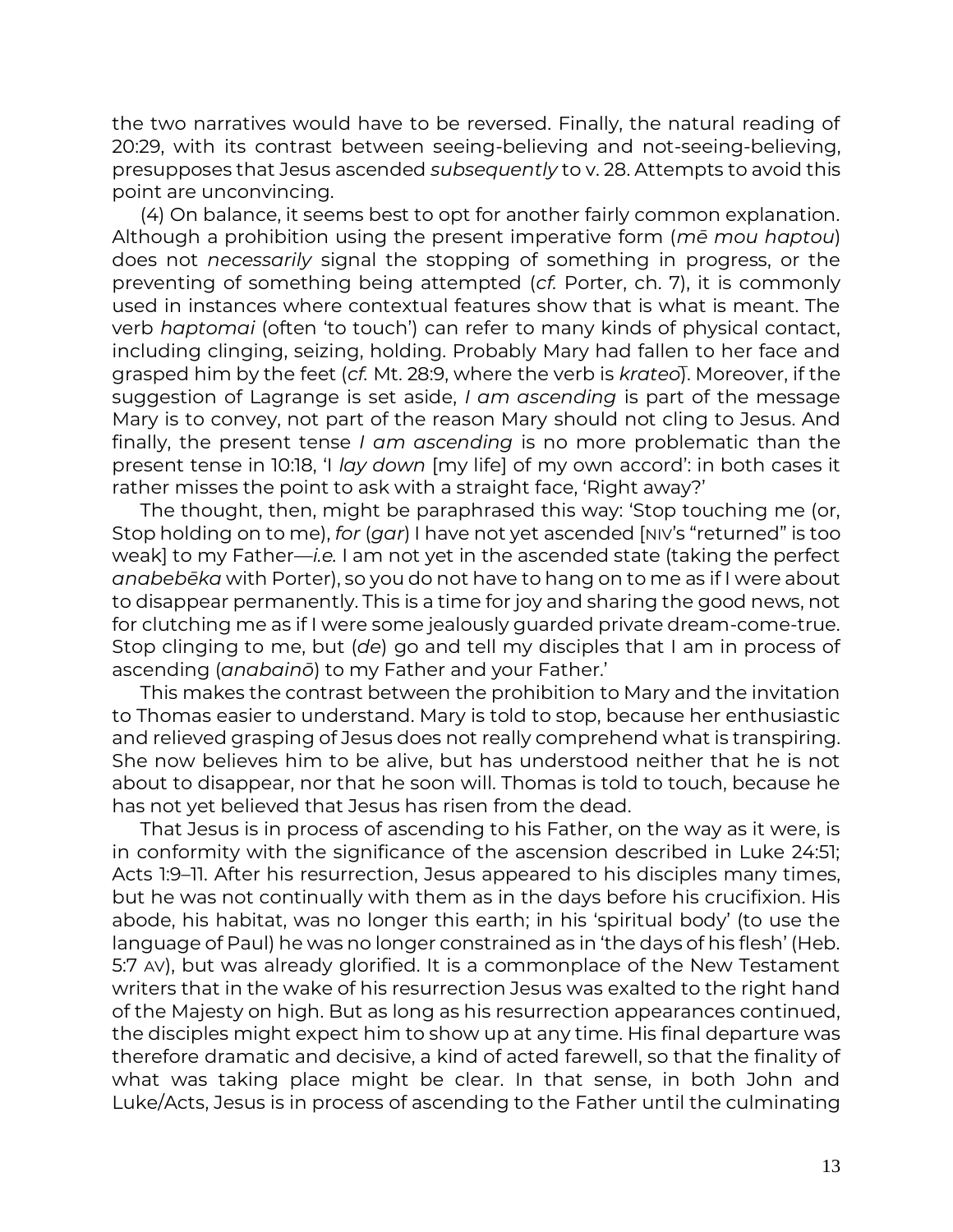ascension. To use John's language, Jesus is not at this point in the state of ascension: he is still in process. But the farewell discourse has made it clear that he must depart to prepare a place for them (14:2), to send the promised Paraclete (16:7), and ultimately to return to take them to be with him (14:3). John 20:17 is not the virtual replacement of the language of resurrection by the language of ascension, as some have thought, but the insistence that the resurrection is so tied to the ascension, to Jesus' return to his Father, that if Mary can accept the one she must be prepared to accept the implications of the other.

The message Mary is to convey to the disciples is more than the mere announcement that Jesus is in process of ascending: 'Go … to *my brothers* and tell them, "I am ascending (NIV, returning) to my Father *and your Father*, to my God *and your God*." ' Mary (unlike Dodd, *HTFG*, pp. 147, 324; *cf.* Mt. 28:10, 16) understands that these are not Jesus' physical brothers (as in 7:5), and goes *to the disciples* (v. 18). Because of Jesus' death/resurrection/exaltation, his disciples come to share in his sonship to the Father. The unique features of his sonship are of course presupposed (*cf.* notes on 1:12–13, 18; 5:19–30): the expressions *my Father and your Father* and *my God and your God* assume distance between Jesus and his followers, even as they establish links. But the emphasis here is on the shared privileges (*cf.* Rom. 8:15–16; Heb. 2:11–12, citing Ps. 22:22).

**20:18**. Mary of Magdala (*cf.* 19:25) did as she was told, not only announcing *I have seen the Lord!* but also telling them *that he had said these things to her*. The words *the Lord* still do not constitute a confession akin to that of Thomas (*cf.* notes on vv. 2, 15, 28). At this point Mary is simply identifying the one she saw in the garden with the Master they all knew, and knew to have been crucified. But she spoke better than she knew.

John does not tell us how the disciples responded, but there is no reason to think that they reacted any better than they did to the women's report of the empty tomb (Lk. 24:9–11).

**20:19**. Verses 19 and 20 have as their closest parallel Luke 24:36–42, also set on the evening of that first Easter day. How large a group is referred to by *the disciples* is not certain, but in the light of the circle at the last supper (made up of Jesus plus the Twelve, and then, after Judas Iscariot left, the Eleven), and in the light of the fact that Thomas is singled out as not having been present (v. 24)—though doubtless there were countless other 'disciples' less tightly connected with the Lord who were also not present—we should probably think of the Ten (*i.e.* the Twelve, less Judas and Thomas).

The *reason* the doors were locked was their *fear of the Jews*: the authorities had seen to it that their leader was executed, so it would have been relatively easy for them to pick off his followers had they decided to do so. But the *function* of the locked doors in John's narrative, both here and in v. 26, is to stress the miraculous nature of Jesus' appearance amongst his followers. As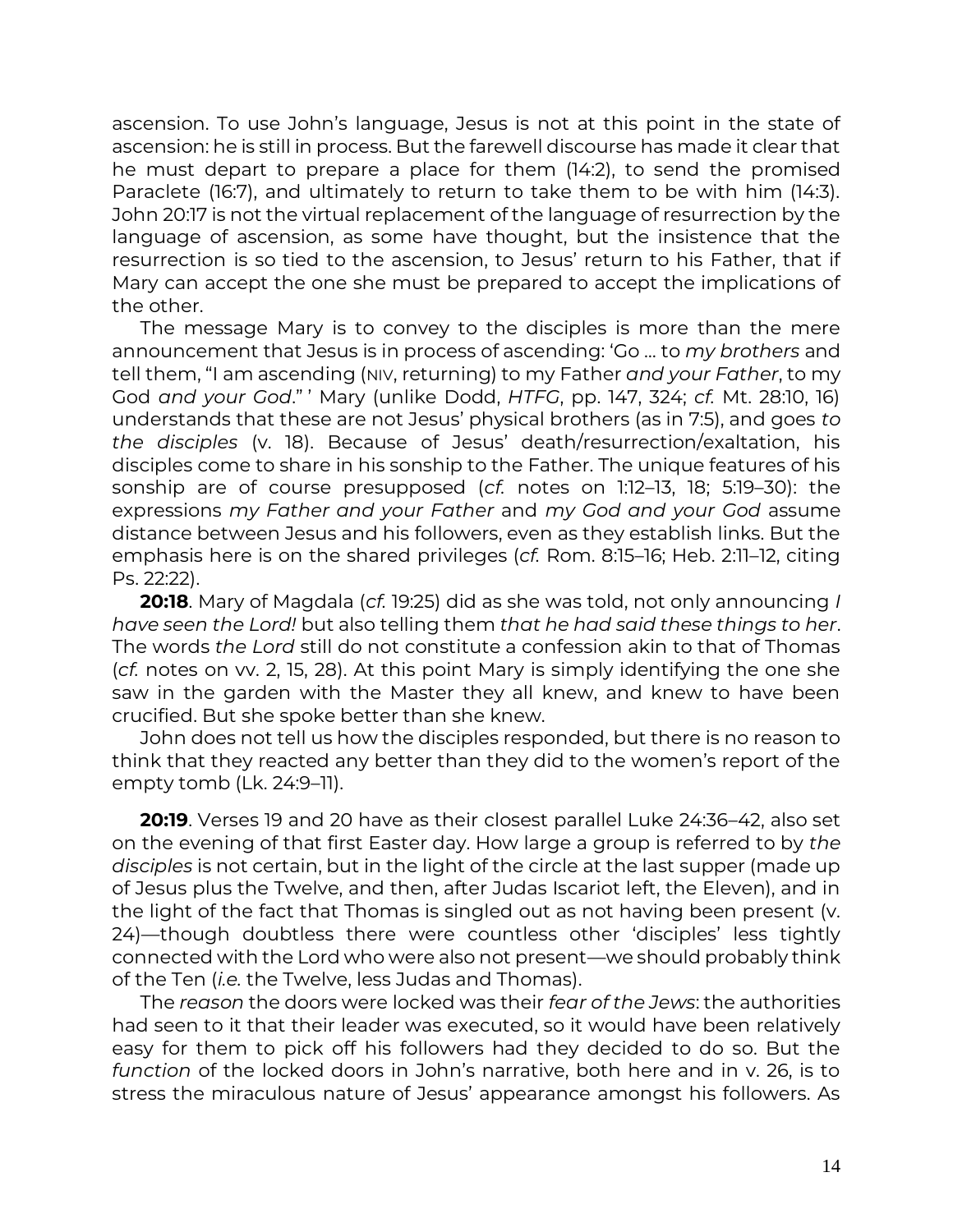his resurrection body passed through the grave-clothes (v. 6–8), so it passed through the locked doors and simply 'materialized' (*cf.* notes on vv. 14–15). It is tempting, with Bruce (p. 391), to find in this episode the inspiration for the practice of the early church, when it met together on Sunday evenings, to invoke Christ's presence with them in the words, *Marana tha*! ('Come, O Lord!', 1 Cor. 16:22b).

At one level, the greeting *Peace be with you!* is conventional, representing Hebrew *šâlōm 'ālêḵem*, still in use today. Indeed, perhaps when the disciples first heard the risen Lord utter it, they thought little of it, being so astonished and overjoyed that linguistic subtleties would elude them. But the repetition of the greeting (vv. 21, 26) would eventually prompt the reflective amongst them to recall that Jesus before the cross had promised to bequeath to them his peace (14:27; 16:33). Though a common word, *šâlōm* was also the embracing term used to denote the unqualified well-being that would characterize the people of God once the eschatological kingdom had dawned. Jesus ' "Shalom!" on Easter evening is the complement of "it is finished" on the cross, for the peace of reconciliation and life from God is now imparted … Not surprisingly it is included, along with "grace," in the greeting of *every* epistle of Paul in the NT' (Beasley-Murray, p. 379).

**20:20**. The doors might be shut, but Jesus proves that his appearance is that of the crucified Master, now risen from the dead: he shows them *his hands and side* (Lk. 24:39 adds his 'feet'), the parts of his body where the wounds or scars could be seen. Others who had been crucified, if somehow they had been raised, could have shown their feet and hands (*cf.* Additional Note); only he could show his side (*cf.* 19:32–35). Thus the disciples were forced to grasp what became a central confession of the church: the risen Lord is none other than the crucified sacrifice.

Temple (p. 366) reminds us that Jesus' wounds are his credentials to the suffering race of human beings. He cites the poem of Edward Shillito, 'Jesus of the Scars', published shortly after the savage butchery of the First World War:

*If we have never sought, we seek Thee now; Thine eyes burn through the dark, our only stars; We must have sight of thorn-pricks on Thy brow*, *We must have Thee, O Jesus of the Scars.*

*The heavens frighten us; they are too calm; In all the universe we have no place. Our wounds are hurting us; where is the balm? Lord Jesus, by Thy Scars, we claim Thy grace.*

*If, when the doors are shut, Thou drawest near*, *Only reveal those hands, that side of Thine; We know to-day what wounds are, have no fear*, *Show us Thy Scars, we know the countersign.*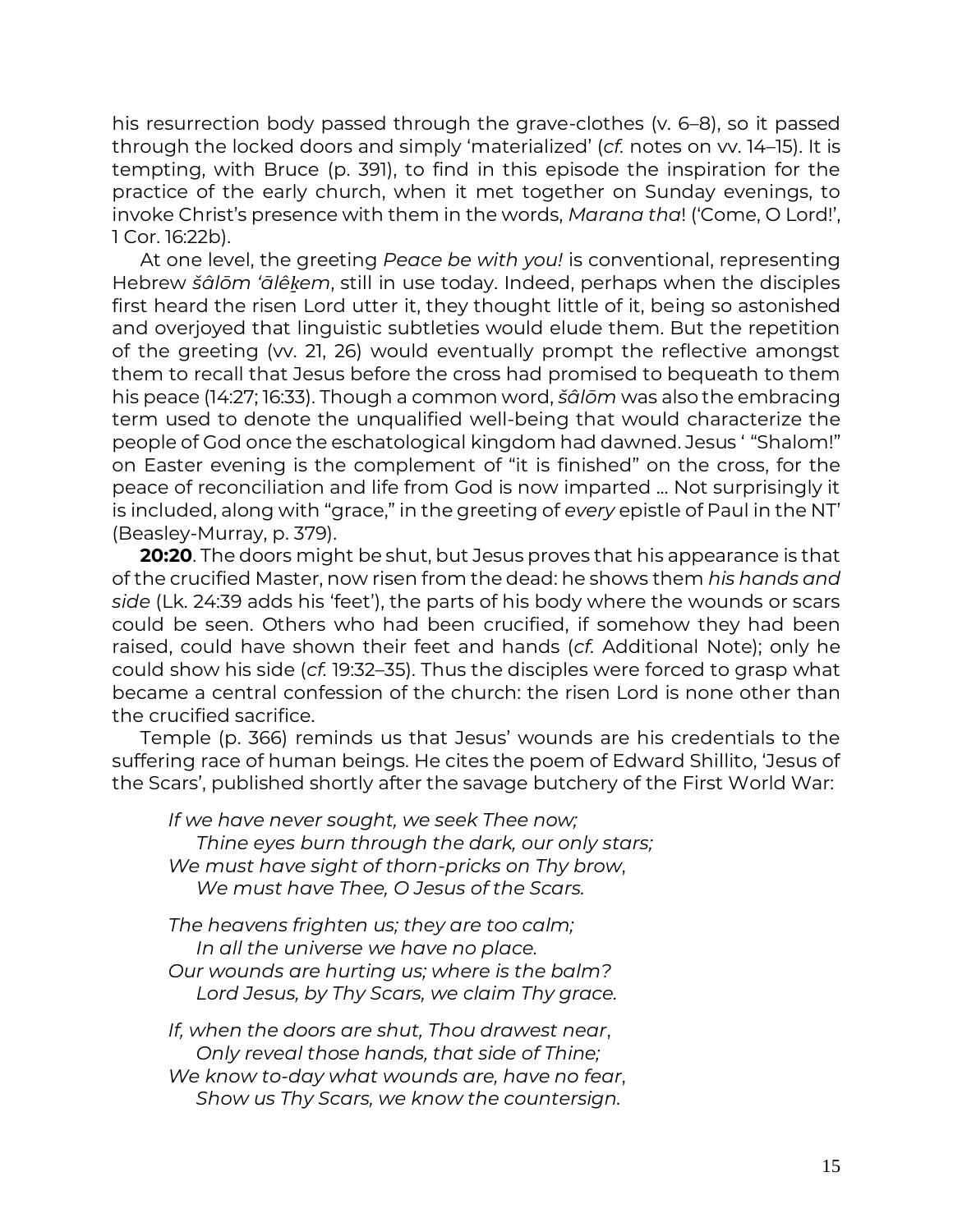*The other gods were strong; but Thou wast weak; They rode, but Thou didst stumble to a throne; But to our wounds only God's wounds can speak*, *And not a god has wounds, but Thou alone.*

*The disciples were overjoyed when they saw the Lord. He had come to them and turned their grief to joy, just as he had promised (14:18; 16:20–22).*

**20:21**. On the repetition of *Peace be with you!, cf.* notes on v. 19. Each Gospel includes a commission from the risen Jesus. This one builds on 17:18, 'As you sent me into the world, I have sent them into the world.' Here the verb used in the two clauses is not the same: 'As the Father has sent me (*apestalken*), I am sending (*pempō*) you'; but nothing should be made of the change, as if the clue to the verse lay in two kinds of 'sending'.

In recent years this verse has generated a storm of controversy amongst Christians concerned to think through the mission of the church. On the one side, the argument has gone like this: John 20:21 does more than draw vague parallels between Jesus' mission and ours. Jesus deliberately makes his mission the *model* of ours. Thus the church should define its task in terms of its understanding of *Jesus'* task. Since the latter manifestly included healing the sick, helping the needy and preaching the gospel to the poor (Lk. 4:18, 19; 7:22), our mission must do no less. The church's mission must not be restricted to evangelism and church planting; it embraces everything that we rightly do in imitation of Christ. We are to be both salt (a preservative function) and light (a revelatory function).

The other side objects that this neglects the Johannine context, which immediately introduces the centrality of the forgiveness of sins (v. 23). Jesus came into the world as the unique Lamb of God to take away our sins; he came as the incarnate Word; and such central features intrinsic to the sending of Jesus we cannot precisely emulate. Without wanting to deny the church's obligation to do good to all men, especially those of the household of faith, this side of the discussion finds v. 21 incapable of supporting the weight that is being placed on it.

Methodologically, both approaches to the text are faulty. To appeal to several verses from Luke to establish what is central to John's understanding of mission is indefensible. If this verse has specific content, it must be deduced from the immediate context, and especially from the matrix of themes connected with the 'sending' theme in the Fourth Gospel. Here it is the perfect obedience of the Son that is especially emphasized (*e.g.* 5:19–30; 8:29), an obedience that has already been made a paradigm for the relation of the believers to Jesus (15:9–10). Jesus was sent by his Father into the world (3:17) by means of the incarnation (1:14) with the end of saving the world (1:29); now that Jesus' disciples no longer belong to the world (15:19), they must also be sent back into the world (20:21) in order to bear witness, along with the Paraclete (15:26–27)—though obviously there is no mention of incarnation along the lines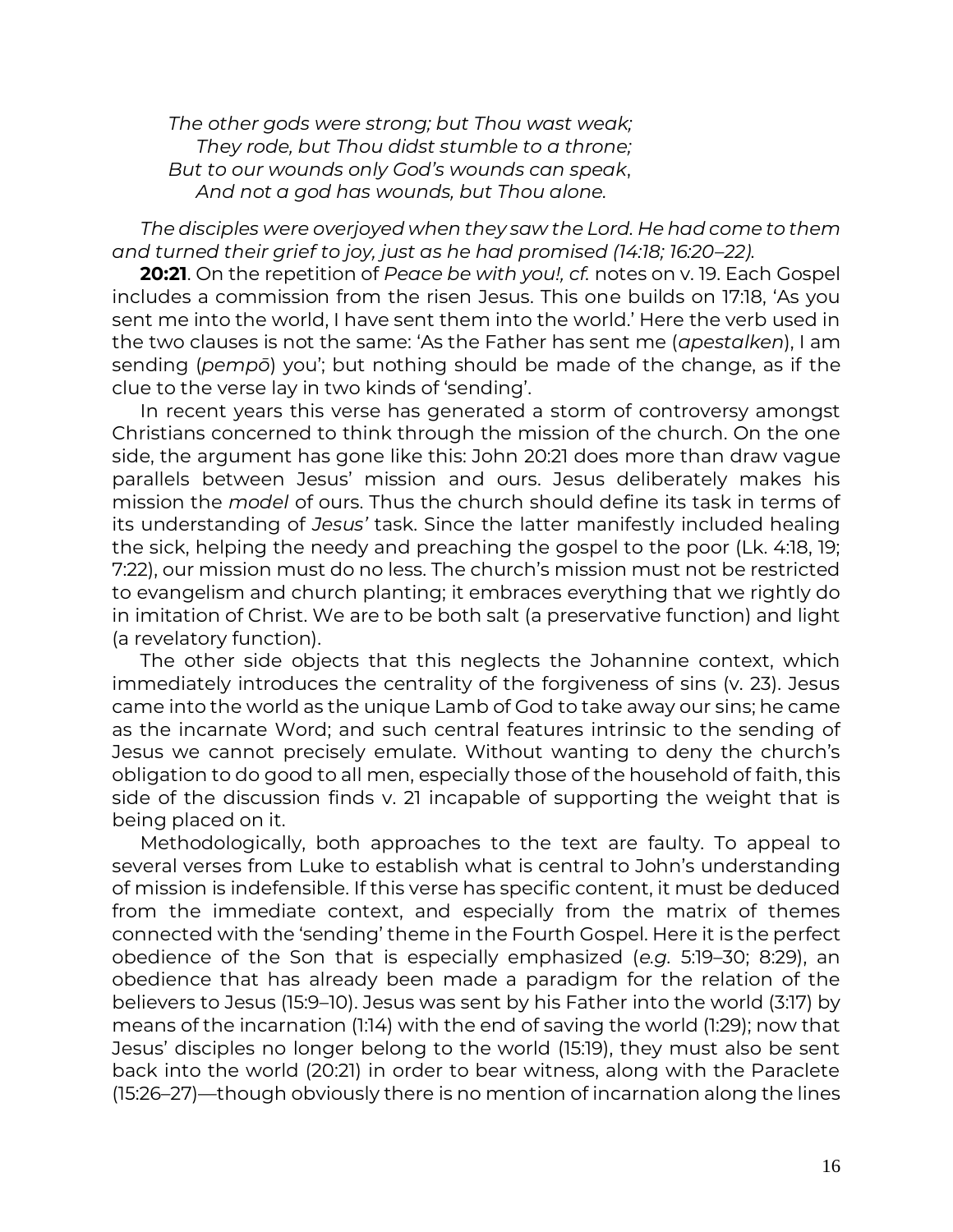of 1:14, and any parallel must be entirely derivative. In so far as Jesus was entirely obedient to and dependent upon his Father, who sealed and sanctified him and poured out the Spirit upon him without limit (1:32; 3:34; 4:34; 5:19; 6:27; 10:36; 17:4), so far also does he constitute the definitive model for his disciples: they have become children of God (1:12–13; 3:3, 5; 20:17), the Spirit has been promised to them (chs. 14–16) and will soon be imparted to them (*cf.* notes on v. 22), they have been sanctified by Christ and will be sanctified by God's word (17:17) as they grow in unqualified obedience to and dependence upon their Lord.

From a missiological point of view, such emphases must also be joined with similar study of the commissions reported in the other Gospels. There is sufficient comprehensiveness both here and elsewhere to make Christians aware that they never have an excuse to rest on their laurels, or to define their task too narrowly; perfect obedience to the Son, modelled on Jesus' perfect obedience, is as daunting a challenge as the command to teach others to obey *all* that Jesus has commanded (Mt. 28:20). At the same time, what is central to the Son's mission—that he came as the Father's gift so that those who believe in him might not perish but have eternal life (3:16), experiencing new life as the children of God (1:12–13) and freedom from the slavery of sin because they have been set free by the Son of God (8:34–36)—must never be lost to view as the church defines her mission. The reader is almost immediately reminded of these centralities by the reference to the forgiveness and retention of sins (v. 23), and by the stated purpose of the Gospel (vv. 30–31).

It is probably wrong to think of the disciples simply *replacing* Jesus now that he is returning to his Father. The perfect tense in 'As the Father has sent (*apestalken*) me' suggests, at the risk of pedantry, that Jesus is in an ongoing state of 'sentness'. Just because he ascends to his Father does not mean he is no longer the 'sent one' *par excellence* (*cf.* 9:7). Thus Christ's disciples do not take over Jesus' mission; his mission continues and is effective in their ministry (14:12–14). 'The apostles were commissioned to carry on Christ's work, and not to begin a new one' (Westcott, 2. 349–350; *cf.* Schnackenburg, 3. 324). And if, as has been argued throughout this commentary (*cf.* notes on 20:30–31), John is primarily writing to evangelize Jews and proselytes, the emphases in these verses, by spelling out the privileges and responsibilities of Christians, not only provide readers with an incentive to convert to Christ, but justify the evangelistic work being undertaken even as they read.

**20:22**. *And with that* (*kai touto eipōn*, lit., 'After saying this') links v. 21 with v. 22: the commission is thereby tied to the giving of the Spirit. But what exactly is meant by *Receive the Holy Spirit*? In part, the question is raised by the concern of some scholars to establish an appropriate link with the bestowal of the Spirit at Pentecost (Acts 2). But even for those whose views of Scripture do not prompt them to ask how two such diverse accounts have come down to us, let alone to harmonize them, there are, as we shall see, several notable problems within the text of John for those who are simply content to call this John's version of Pentecost.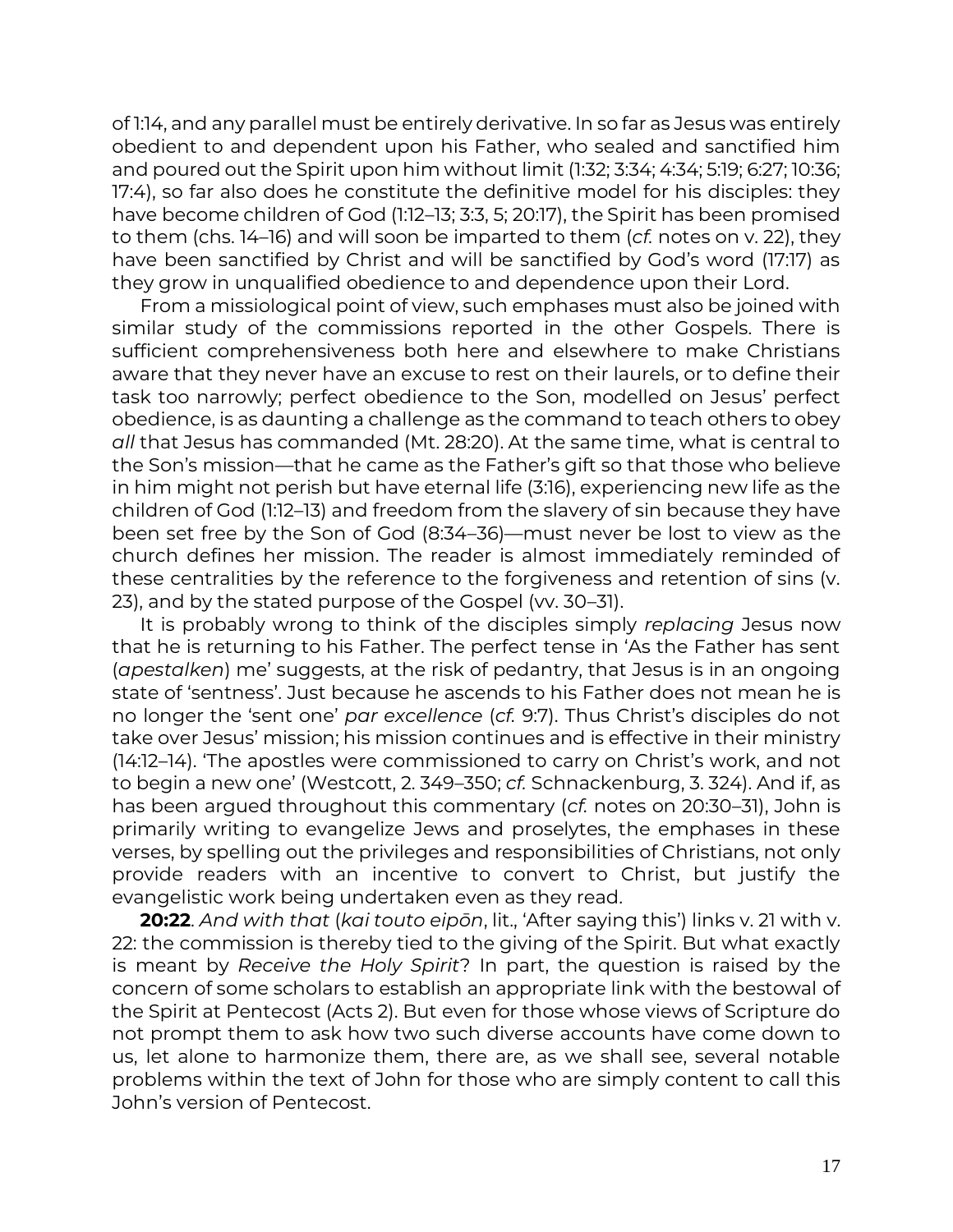Many solutions have been proposed, the most important of which are these:

(1) Since *pneuma hagion* ('Holy Spirit') is without the article, it has been suggested that, unlike the Paraclete promises and unlike Acts 2, it is not the personal Holy Spirit who is in view, but the impersonal breath of God, emblematic of power or spiritual gift (*e.g.* Johnston, p. 11). But it is precarious, not least in John, to distinguish the person from the power by appealing to the article. 'Spirit' is anarthrous in the second half of 7:39 (in the best texts), even though the word clearly refers to the personal Holy Spirit.

(2) Many take this as some sort of actual impartation of the Spirit, but define things in such a way as to allow room for Pentecost. For Calvin (2. 205), the disciples are here *sprinkled* with the grace of the Spirit, but not *saturated* with his full enduement of power until Acts 2. Westcott (2. 350–351) thinks power of new life is bestowed here, and power for ministry in Acts; Bruce (pp. 391–392) seems to favour the reverse. By appealing to the Targums (Aramaic paraphrases of the Hebrew Bible—both Neofiti and Onkelos) on Genesis 2:7, Wojciechowski proposes that by Jesus' exhalation the disciples received the gift of the word, including the gift of tongues, which was then not manifested until Pentecost. M. M. B. Turner<sup>12</sup> envisions two comings of the Spirit: John 20:22 as the complement and fulfillment of 17:17–19, and Acts 2 as the fulfillment of the Paraclete promises. Many others think of some sort of preliminary enduement in anticipation of Pentecost.

The difficulty with all of these views is threefold. First, although it is right to consider what bearing Acts 2 may have on the interpretation of John 20:22, these interpretations sound as if they are hostage to Acts 2. Second, since in John the promise of the Spirit turns on Jesus' return to his Father, a twofold coming of the Spirit somehow suggests that Jesus returned twice; or, less provocatively put, if Jesus finally returned to the Father only once (upon which the gift of the Spirit depends), what warrant is there for thinking the Spirit was bestowed twice? And third, how realistic is it to admit the proposed divorces between Spirit and Paraclete, power for ministry and power for life, and so forth?

(3) The most frequently espoused view today is that this verse is John's Pentecost, *i.e.* this is the promised endowment of the Spirit, and John knows no other (or if he does, he fails to hint at it). The Fourth Gospel has insisted that the coming of the Spirit is bound up with Jesus' glorification, which is tied to the 'hour' of the cross (7:37–39; 16:7). The hour has come; correspondingly, Jesus breathes on his followers and says, *Receive the Holy Spirit*. In terms of Johannine theology, this, it is argued, is as much as you could ask for. Moreover, that Jesus *breathed on them* is reminiscent of Genesis 2:7 and Ezekiel 37:9; this 'insufflation' (as the event is called) is the beginning of the new creation, the awakening of the dead. Further, this interpretation is often tied to the third interpretation of v. 17, discussed above: Jesus has ascended and thereby opened up a new relationship with him through the Spirit.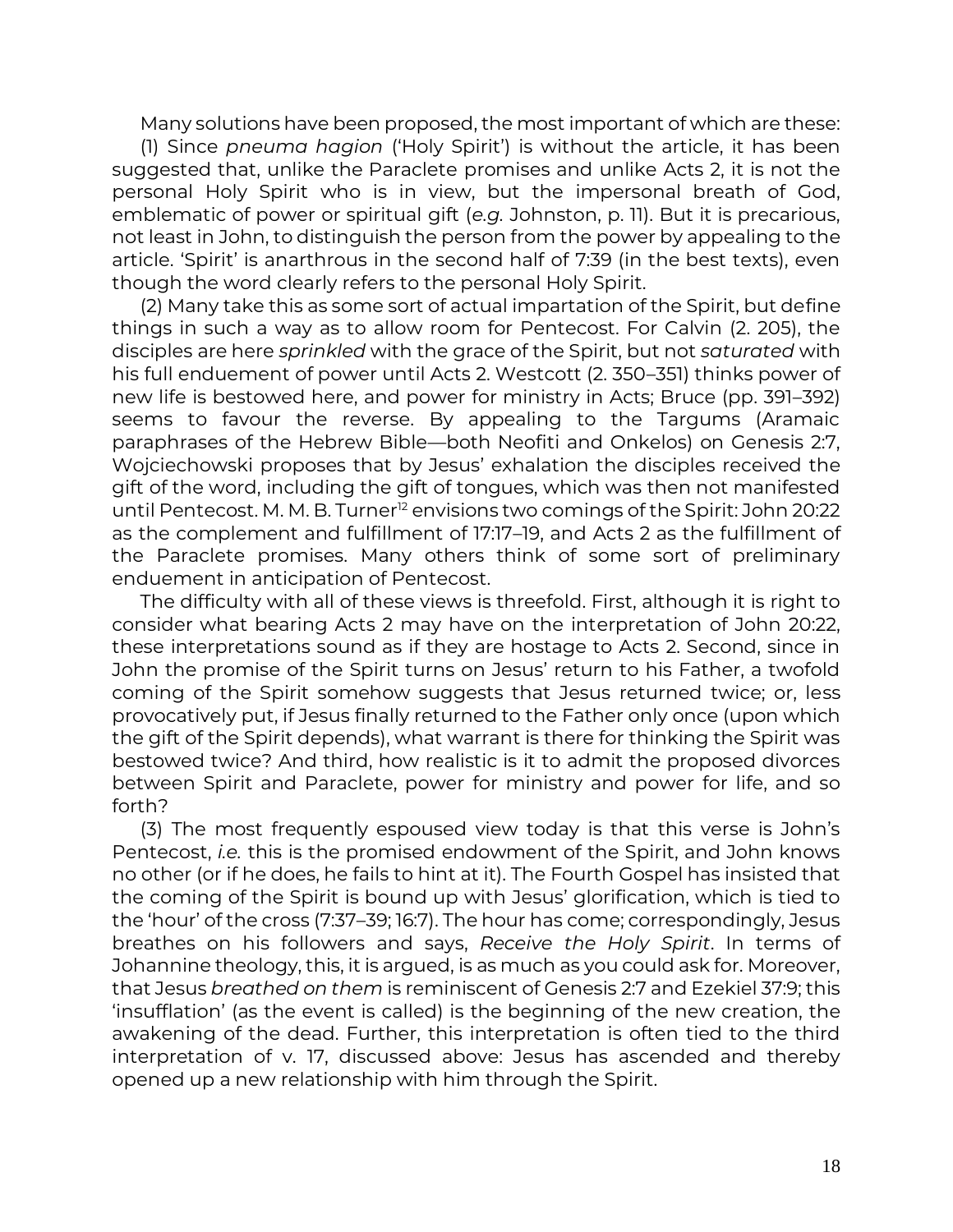Those who hold this view, and they are many, divide into two camps. The one says that all attempts at harmonization with Acts are futile—perhaps (as with Barrett) because Acts is given very low marks for historical reliability. The other camp (*e.g.* Beasley-Murray, pp. 380–382; Burge, pp. 114–149) argues that John knows about Pentecost, but chooses to write it up this way, in close temporal connection with Easter, because of his peculiar theological vision that tightly ties the descent of the Spirit to Jesus' death/exaltation. Luke himself, of course, connects the gift of the Spirit with the exaltation of Christ (Acts 2:32–33); John's theological structure demands that he move the gift of the Spirit back from Pentecost to Easter, implicitly '*including the story of the Ascension in the Easter narrative*' (Beasley-Murray, p. 382, emphasis his). John's account, in other words, is theological but not chronological, and thus there is no question of two bestowals of the Spirit, one at Easter and the other at Pentecost. The fourth Evangelist's central theological vision, not to mention the fact that, unlike Luke, he wrote only one volume, not two, has determined these choices.

Though attractive in many ways, this interpretation faces more problems than are commonly recognized. Because countervailing evidence is often simultaneously support for the fourth view, it seems best to articulate that view and then marshal the evidence.

(4) Theodore of Mopsuestia, whose exegesis, admittedly, varied from the brilliant to the heretical, argued that v. 22 is to be regarded as a symbolic promise of the gift of the Spirit later to be given (*i.e.* at Pentecost). Although his view was condemned at the fifth ecumenical council at Constantinople in AD 553, and is usually given short shrift today, much can be said in its favour. (*Cf.* further, Carson, pp. 140-144.)

(a) Despite most of our English versions, the text does not say 'he breathed *on them*' but simply 'he breathed' or, perhaps, 'he exhaled' (*enephysēsen*). The lexica give as the meaning of the verb (*emphysaō*) 'he breathed in' or 'he breathed upon', but actual usage outside the New Testament (this is the only place it occurs within the New Testament) does not encourage the view that the preposition 'in' or 'upon' was part of the meaning of the verb itself. In its dozen or so uses in the LXX, for instance, there is always some additional syntactical structure to carry this prepositional force wherever it is needed. Thus in Genesis 2:7 LXX, 'he breathed into his face the breath of life' is the verb + accusative substantive (*enephysēsen eis to prosōpon autou pnōn zōēs*). The structures may vary: *e.g.* verb + dative object; verb + preposition *epi* + accusative substantive. Even in the one passage where no such structure is found in the clause itself, it is understood from the parallelism with the previous clause: in *Wisdom* 15:11, the idolator fails to know the one who formed him

and inspired *him* with an active soul and breathed [*into him*] a living spirit.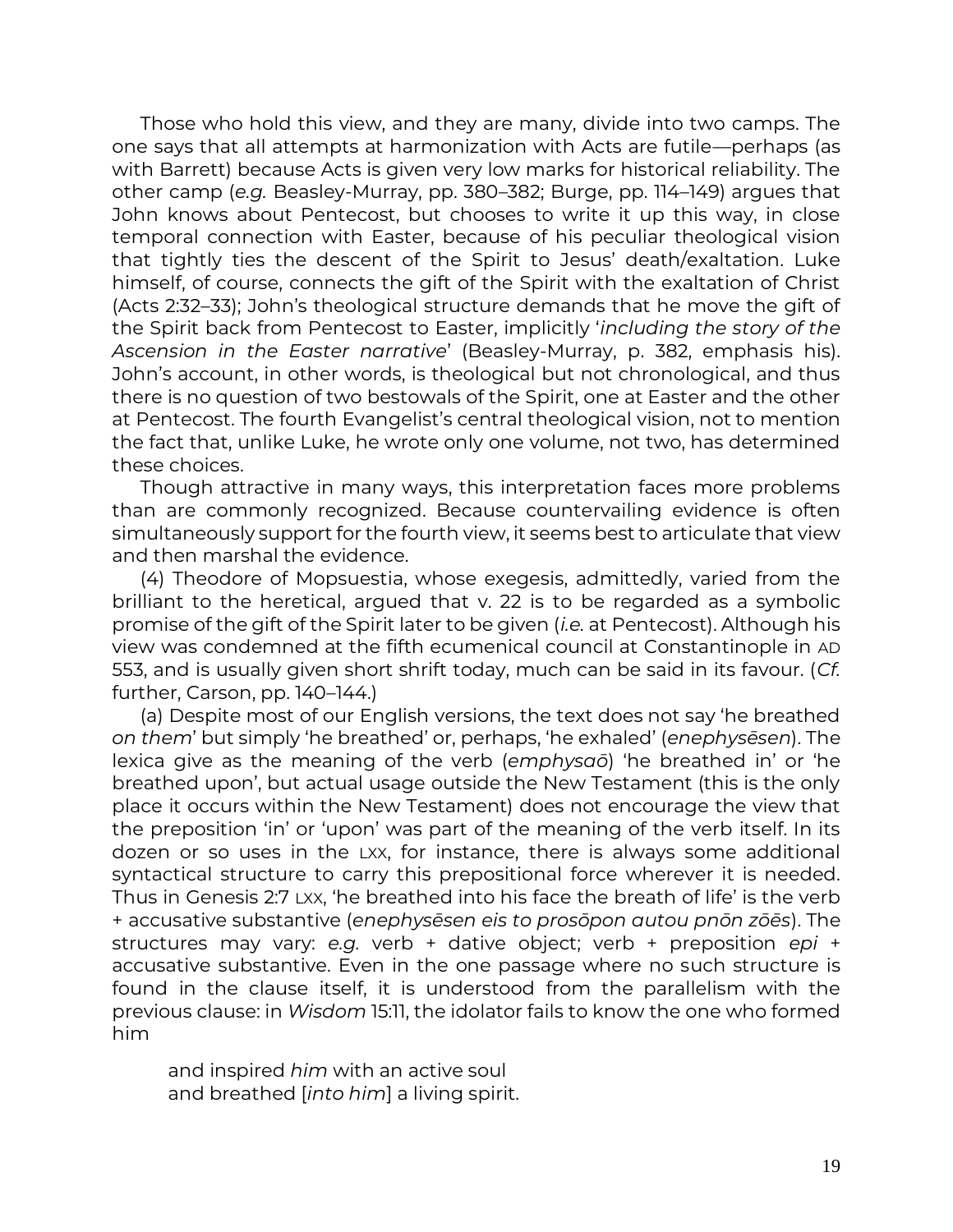*kai ton empneusanta autō psychēn energousan kai emphysēsanta pneuma zōtikon.*

There is but one passage in the LXX where there is no such structure, *viz*. *Ecclesiasticus* 43:4, and it is in only one part of the manuscript tradition. There, the writer praises God for creating the heavenly bodies, including the sun which 'breathes out fiery vapours' (*atmidas pyrōdeis emphysōn*). Here there is no question of 'breathing in' or 'breathing into' or 'breathing upon' someone. The direct object, 'fiery vapours', is what is breathed *out*. This fact is doubtless what has caused the other parts of the textual tradition at this point to use the verb *ekphysōn*, where the introductory *ek* ('of' or 'out of') more clearly emphasizes the point. What cannot be in dispute, however, is that the verb *emphysaō* itself, when not encumbered by some auxiliary expression specifying the person or thing on whom or into whom the breath is breathed, simply means 'to breathe'. Similar results arise out of the study of other relevant bodies of Greek literature.

The point of this rather technical background is that the verb *emphysaō* is absolute in John 20:22—*i.e.* it has no auxiliary structure, not even a direct object. Apart from other compelling considerations, therefore, the verse should be translated, 'And with that he breathed, and said, "Receive the Holy Spirit." ' Referring to the episode as the '*in*sufflation' is already begging the issue. There is no single English word to sum up taking a deep breath and exhaling; 'exhalation' describes only the latter half, but it is closer to what is said than 'insufflation'. Schonfield's periphrastic 'he expelled a deep breath' goes too far, but it probably has the right idea. In short, it is only the words *Receive the Holy Spirit* that have fostered the view that Jesus was somehow breathing *in* or *into* his disciples, thereby imparting the Spirit.

Although the matter is little discussed, virtually all sides would probably agree that Jesus' action was symbolic in some sense. Unless one adopts a literalistic and mechanical view of the action, understanding the Holy Spirit to be nothing less than Jesus' expelled air, one is forced to say that the 'breathing' was symbolic—an appropriate symbolism not only because 'wind' and 'breath' and 'air' could all be denoted by the same word (*cf.* notes on 3:8), but also because the gift of the Holy Spirit is certainly dependent on Jesus, on Jesus' glorification. Granted that Jesus' action is symbolic, the question becomes, What, precisely, is being symbolized? Is it the gift of the Spirit that is being imparted even as Jesus speaks, or is it the gift of the Spirit that has long been promised and that is now imminent? In short, are there contextual reasons for thinking that this is a symbolic act that anticipates the future imminent bestowal?

(b) Perhaps it is worth recalling the similar sense of 'imminence' generated by the approach of the Greeks (12:20ff.). From that time on, Jesus speaks of his 'hour' as having arrived (*e.g.* 12:23, 31; 13:31; 17:1, 5). Indeed, John 17:5 is cast in the form of an imperative: 'And now, Father, glorify me in your presence …'; but that does not mean the glorification takes place even as Jesus speaks. Similarly,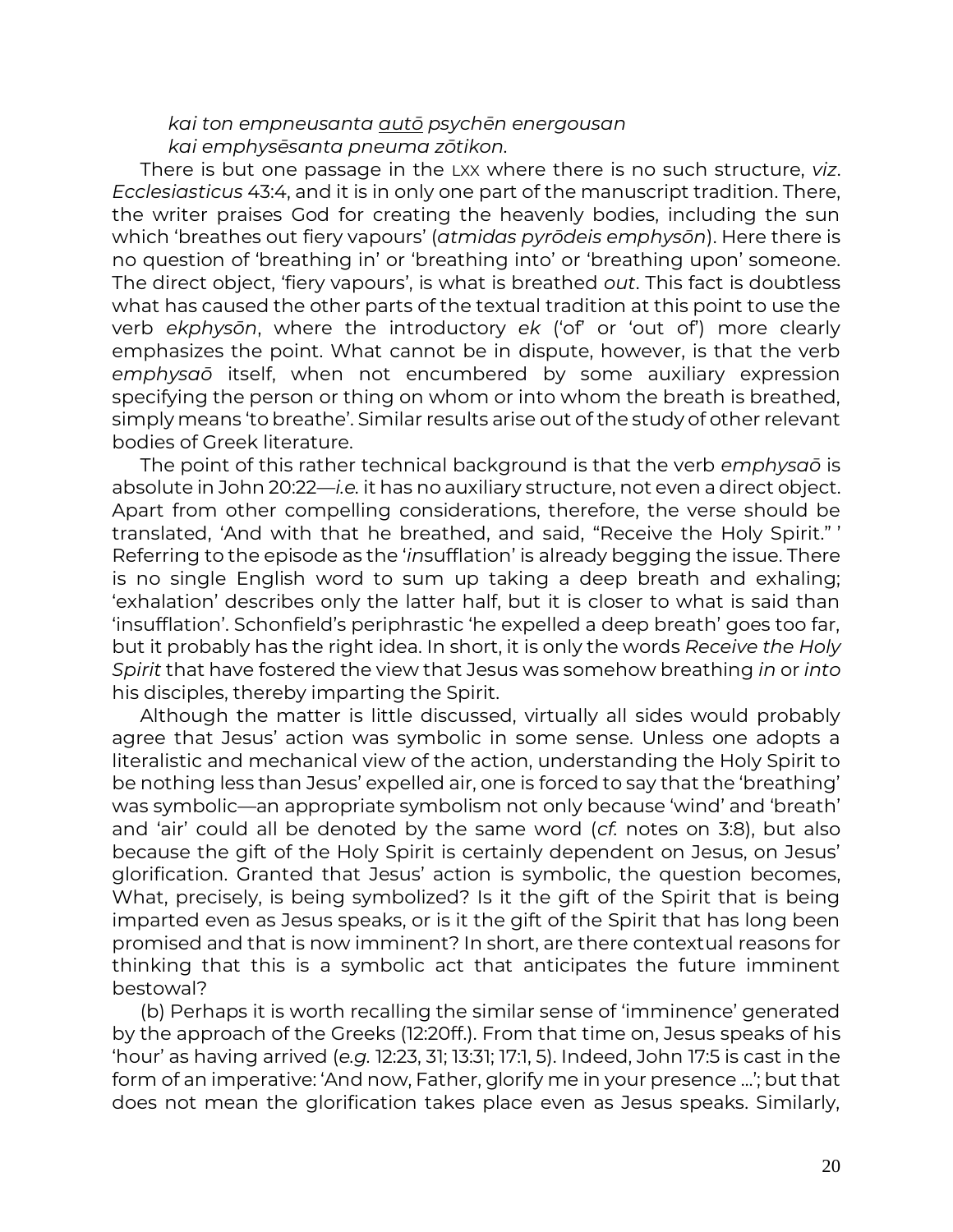John 13:31 ('Now is the Son of Man glorified and God is glorified in him') is followed by the new commandment, which in the nature of the case was unlikely to be the lodestar of the earliest disciples until after the resurrection and the gift of the Spirit. So there is no intrinsic reason for thinking that the imperative of 20:22, *Receive the Holy Spirit*, must be experienced immediately.

(c) There is too slight a demonstration within the Gospel of John that this alleged bestowal of the Spirit made the slightest bit of difference in the lives of Jesus' followers. The disciples still meet behind locked doors (v. 26) and the natural inference is that they are still afraid of the Jewish authorities (v. 19). When Thomas comes to faith, it is not because of the promised witness of the Spirit (15:26–27), but because he sees the risen Jesus for himself. Those who accept John 21 as part of the Gospel, even if it is cast as an epilogue, cannot fail to observe that the disciples are sidling back to their old employment (21:1–3), sorting out elementary reconciliation with the Master (21:15–19), and still playing 'let's-compare-service-record' games (21:20–22). All this is not only a far cry from the power, joy, exuberant witness, courageous preaching and delight in suffering displayed by the early Christians after Pentecost in Acts, it is no less distant from the same virtues *foretold in John's farewell discourse, where the promise of the Spirit receives such emphasis*. If John 20:22 is understood to be the Johannine Pentecost, it must be frankly admitted that the results are desperately disappointing, and the promises of John 14–16 vastly inflated. The alternative is surely preferable. The episode in 20:22, which most will agree is in some sense symbolic, is best understood as symbolic of the enduement *that is still to come*.

(d) Granted that John is deeply interested in the *theological* unity of Christ's cross, resurrection, ascension, exaltation and bestowal of the Spirit—a point on which all sides agree—that fact remains that he specifies that the episode of 20:22 takes place on the first Easter day (20:19). If this is a free creation, there is no reason why he should not stipulate that first Sunday, and every theological reason for doing so. But if, as Beasley-Murray argues, he knows that the enduement of the Spirit really took place at Pentecost, as Acts 2 reports, and decided to make a theological statement that connected the gift of the Spirit more dramatically with the cross and glorification of Christ than Luke attempted, why should he make the temporal specification at all? Indeed, if John knows about Pentecost, others do as well: therefore would not some of his readers simply be confused?

(e) In Beasley-Murray's reconstruction, the cost of this 're-telling' of the Pentecost story is very high. John has not only managed to bring the gift of the Spirit into close connection with the resurrection and ascension of Jesus, he has managed to exclude Thomas from the gift. And strangely, when Thomas does come to faith, there is no mention of the Spirit. That is one reason why Beasley-Murray can entertain partition theories of ch. 20 that originally depicted only *one* resurrection appearance to the disciples. If we add to this that Beasley-Murray's primary reason for insisting that ch. 21 *could not* have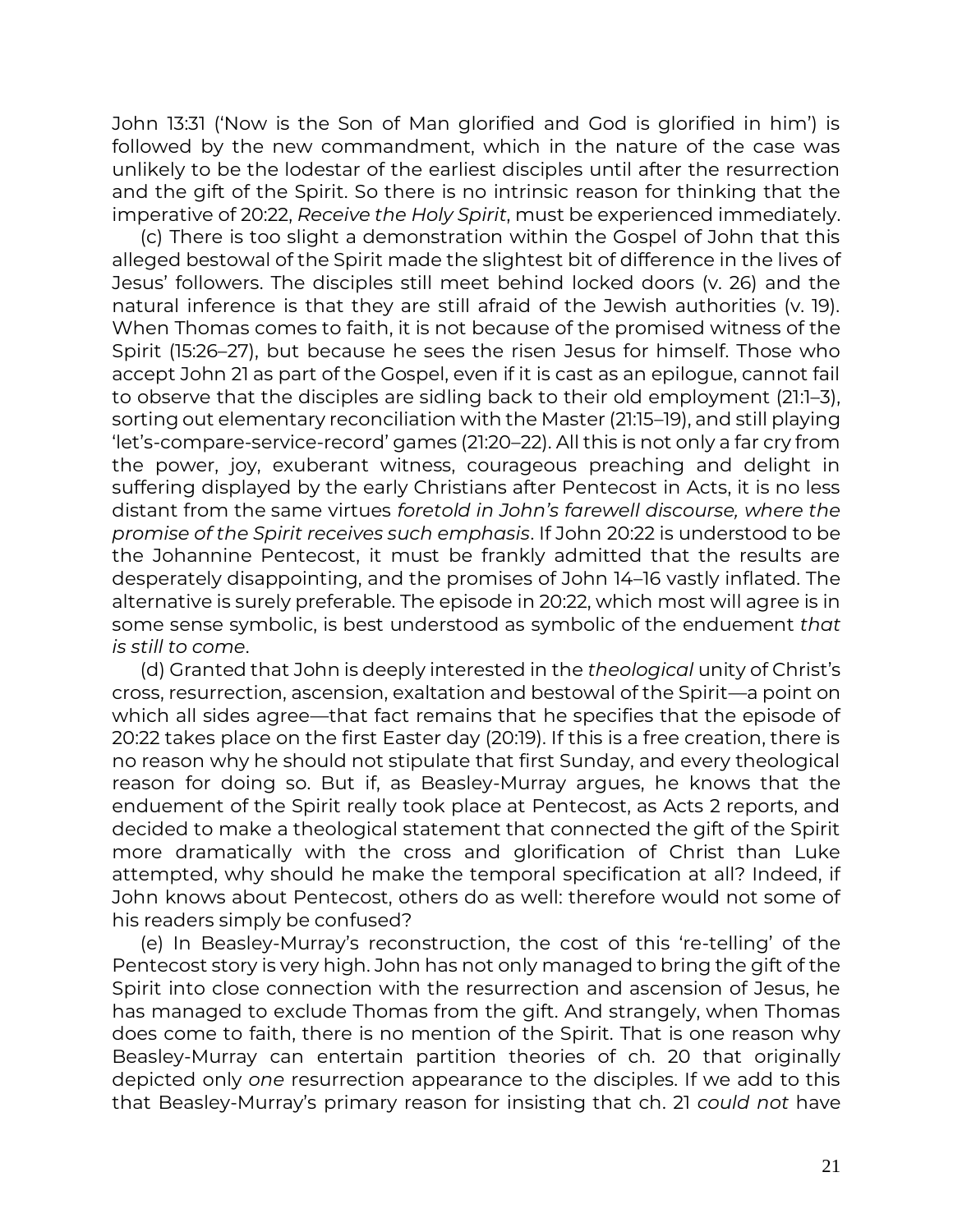originally followed ch. 20 as part of the Gospel, not even as 'postscript' or 'epilogue', turns on his interpretation of 20:17, 22 (p. 395), it begins to appear that a doubtful interpretation of these two verses is wielding too much influence on still more doubtful judgments of a critical nature. Conversely, regardless of the provenance of John 21, Beasley-Murray's judgment that John 21 'would not be in place after the Thomas incident, and still less immediately after 20:19–23' (p. 395), is tantamount to admitting that *in their present form* chs. 20–21 cannot be made to support his interpretation of 20:22. It is surely wiser to adopt an interpretation of 20:22, if one is available, that makes sense of chs. 20–21, than to indulge in the more speculative forms of source-criticism, especially if such analysis assumes that the alleged final editor was incompetent. The symbolic interpretation admirably meets these constraints.

(f) So far the argument has focused on reasons *in the Fourth Gospel* for thinking this action points ahead. If Acts 2 be admitted as useful *historical* data, the case advanced here is considerably strengthened. This is not simply because an awkward discrepancy has been eliminated and an elementary harmonization achieved (though for historians, Christians or otherwise, those are surely not unworthy goals), but because Acts 2, if historical, would be part of the common heritage of the church and therefore a point of reference.

An analogy may clarify this point. It is doubtful if today a single leader of the American Pentecostal/charismatic renewal movement would be ignorant of the Azusa Street meetings in 1906. For them and for many charismatic leaders worldwide, not to mention many charismatics who do not aspire to leadership, Azusa Street is a primary point of reference, even thought it appears rarely in contemporary charismatic writings. Granted that Acts 2 is historical, Pentecost must become for Christians world-wide a point of reference—a point supported by the fact that Pentecost became a Christian feast, unlike any other of the Jewish feasts. When John writes, by any reckoning less removed by at least twenty years from Pentecost than modern charismatics are from Azusa Street, he expects his readers to share this reference point with him. Thus, John 20:22 is not mere symbolism anticipating an endowment of the Spirit that is nowhere mentioned, it is symbolism anticipating the endowment of the Spirit that the church at the time of writing has already experienced, and of which outsiders are inevitably aware.

(g) Thus it appears that John has preserved the theological unity of the death/exaltation of Jesus, and of the eschatological Spirit-blessings Jesus secured, *not* by sacrificing historical authenticity, but by drawing attention through this episode to what was already known amongst his readers. Jesus' 'exhalation' and command *Receive the Holy Spirit* are best understood as a kind of acted parable pointing forward to the full enduement still to come (though in the past for John's readers). A suitable Johannine analogy might be the washing of the disciples' feet: 'Unless I wash you, you have no part with me' (13:8). That can be read at a simplistic level as exhausted in the footwashing. Readers with more insight understand that the footwashing itself points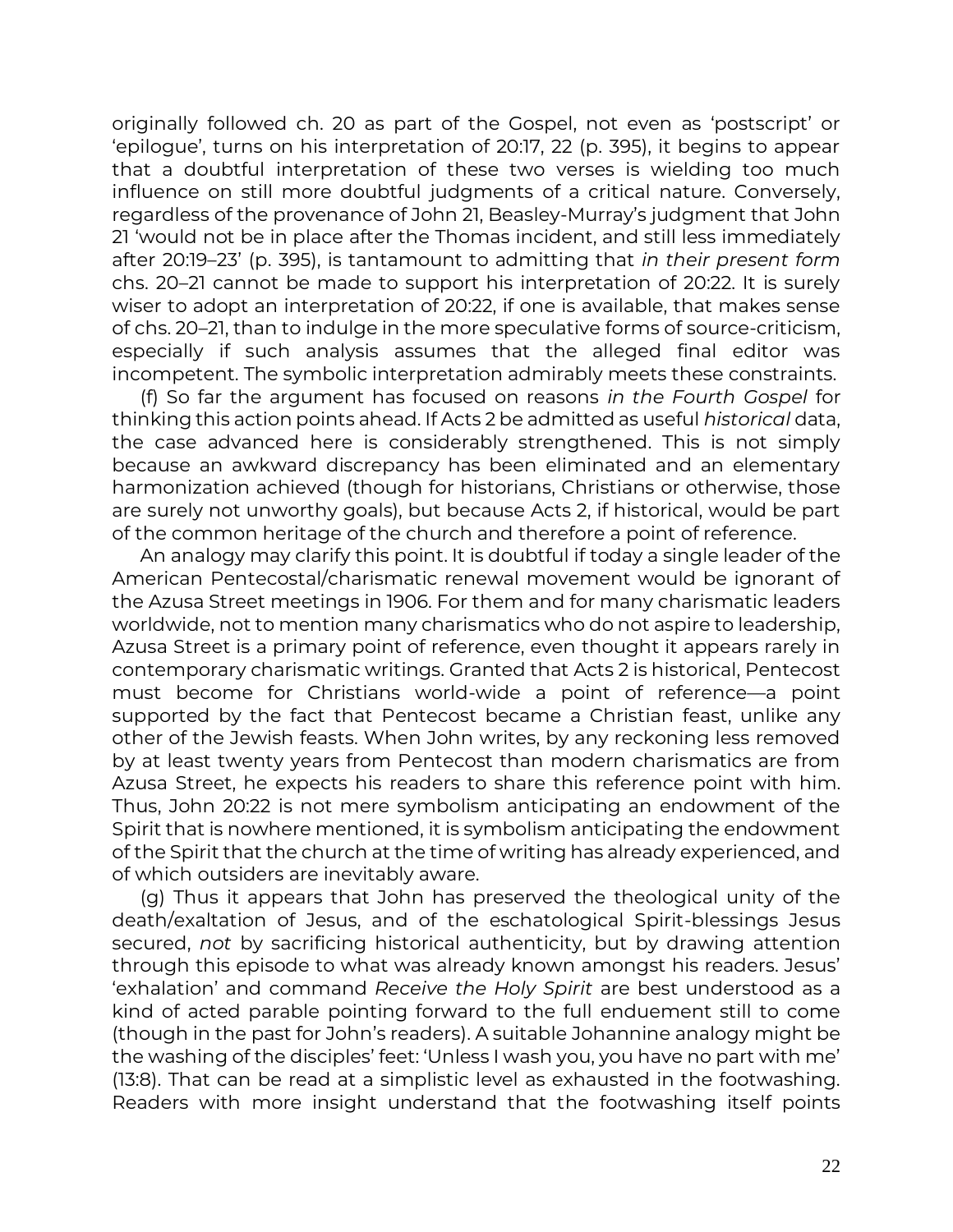forward to the spiritual washing achieved by the Lamb of God whose death takes away the sin of the world. John has repeatedly developed these anticipating steps in his narrative; it is not surprising if he uses one more to show that the story does not end with his book.

**20:23**. The reception of the Spirit is here linked with the forgiveness and retention of sins. To read this verse is to be reminded of Matthew 16:19; 18:18, and indeed many have argued that one saying stands behind all three passages. That conclusion is too quickly drawn: one thing that an itinerant preacher inevitably does is repeat himself, often with minor variations.

The passive perfects *they are forgiven* (*aphēontai*) and *they are not forgiven* (*kekratēntai*) need not detain us. The construction is not as difficult as in Matthew (on which *cf.* Carson, *Matt*, pp. 370–374). If these perfects are not temporally construed, but are read aspectually, they will be rendered 'they are in a state of forgiveness', *i.e.* 'they stand forgiven' and 'they do not stand forgiven'; but even so, the passive voice implies it is God who is acting. In the parallel statements in Matthew, the context suggest church discipline; in this verse, where the context is the mission of Jesus' disciples (v. 21) and the Spirit who empowers them (v. 22), the focus is on evangelism.

There is no doubt from the context that the reference is to forgiving sins, or withholding forgiveness. But though this sounds stern and harsh, it is simply the result of the preaching of the gospel, which either brings men to repent as they hear of the ready and costly forgiveness of God, or leaves them unresponsive to the offer of forgiveness which is the gospel, and so they are left in their sins. (Marsh, pp. 641–642)

The Christian witnesses proclaim and declare, and, empowered by the Spirit, live by the message of their own proclamation; it is God who *effectively* forgives or retains the sin. Thus Christian ministry is a continuation of Jesus' ministry (*cf.* notes on v. 21): through the gift of the Spirit the authority that Jesus exercises in, say, John 9, is repeated in their lives. Jesus there gave both sight and faith to the one who knew he was blind; to those who claimed to see, he declared, 'Your guilt remains' (9:41). Thus the retention of their sin was both description and condemnation. And the Paraclete who is given as a gift to Jesus' followers (v. 22) continues the same two-edged work through them (*cf.* notes on 15:26– 27; 16:7–11).

## **Additional note**

**20:20**. When the Romans crucified someone, they either tied or nailed the victim to the cross. If the latter, they drove the nails through his wrists; the hands would not have supported the weight. But both the Hebrew word for hand (*yāḏ*) and the Greek word (*cheir*) can include the wrist and forearm. Nails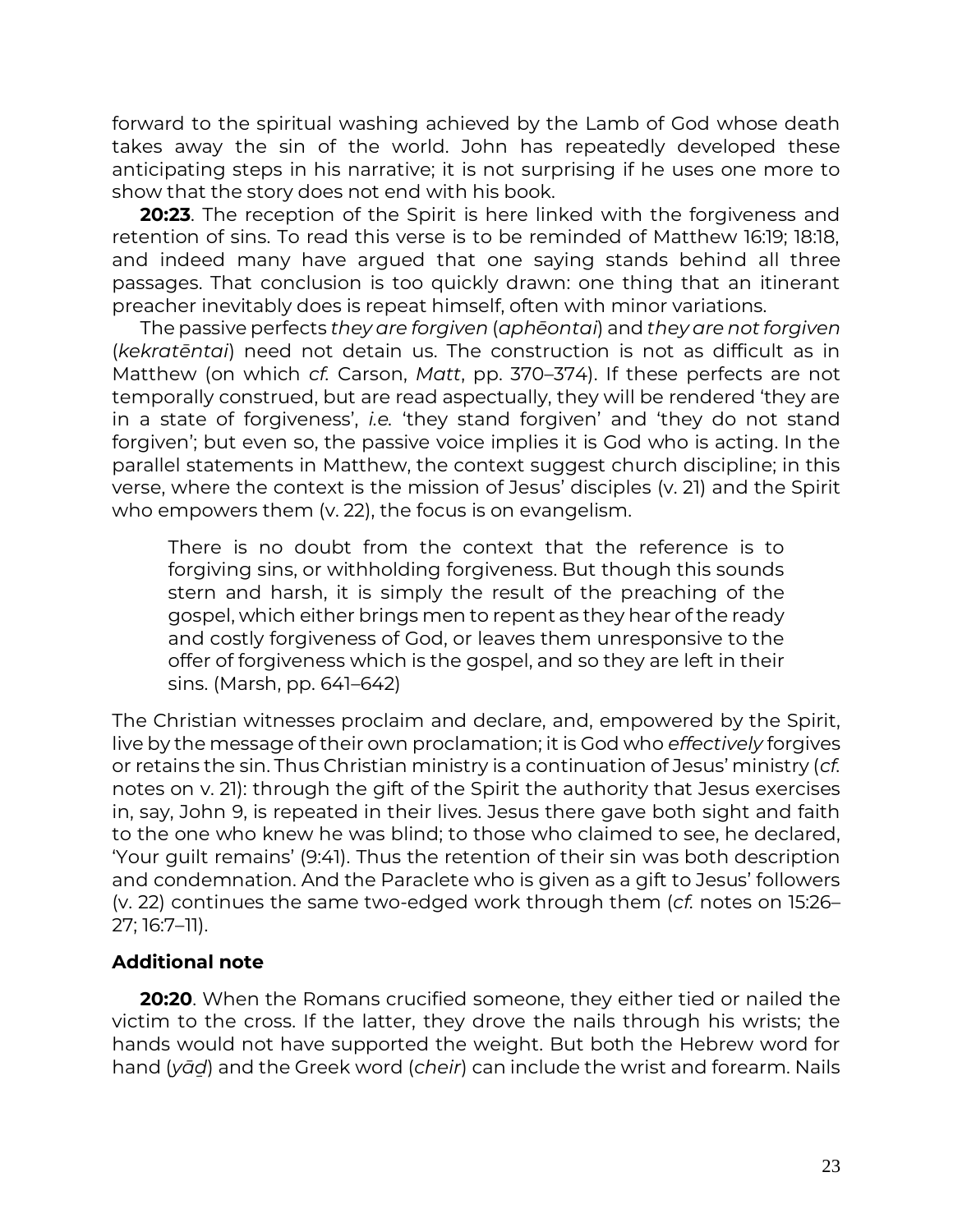were commonly driven through the feet, one spike through both feet, one foot placed on top of the other.

### *4. Jesus again appears to his disciples—including Thomas (20:24–29)*

**20:24–25**. Thomas (both his Aramaic and his Greek names are given: *cf.* notes on 11:16) appears only as a name in the Synoptics, but is fleshed out a little in John. In his previous appearances (11:16; 14:5) he has been less a doubter than a loyal but pessimistic and perhaps somewhat obtuse disciple. The rubric 'doubting Thomas' is not entirely fair: had he been present when the risen Christ first manifested himself to the disciples, doubtless he too would have believed. Why he was not present that first Easter day is not told us, but in the providence of God his absence and subsequent coming to faith have generated one of the great Christological confessions in the New Testament. That he is designated *one of the Twelve* (*cf.* notes on 6:71) argues that 'disciples' in v. 19 most probably refers to the Ten (the apostles less Judas Iscariot and Thomas).

Informed as to what his colleagues in the apostolic band have seen, Thomas remains unconvinced, and demands not only a palpable sign but the most personal and concrete evidence that the person whom he knew had been killed in a specific fashion had indeed been raised from the dead. The risen Jesus must have some sort of *physical* continuity with the Jesus who was crucified. Although it is possible to paint him in romantic shades, picturing him as a common-sense disciple all too aware of how imagination can play tricks, it is hard not to perceive in this attitude at least a little of what Jesus had earlier condemned (4:48).

**20:26**. *A week later* is an idiomatic rendering of (lit.) 'After eight days'; the inclusive reckoning brings the action back to Sunday, one week after Easter. The chronology is not sacrificed to theology (*cf.* notes on v. 22). This emphasis on the Lord's day (*cf.* Rev. 1:10) may reflect peculiar theological interests of the writer. If the readers are Jews and proselytes interested in the Christian faith, it may be a subtle allusion to the origins of Christian worship on this particular day.

This meeting, with Thomas present, again takes place behind locked doors, the natural inference being that the disciples are still frightened of the Jewish authorities (v. 19). On Jesus' sudden appearance and greeting, *cf.* notes on v. 19.

**20:27**. By taking up Thomas' challenge in this way, Jesus simultaneously proves that he hears his disciples even when he is not physically present, and removes all possible grounds for unbelief, even the most unreasonable. The last clause, *Stop doubting and believe* (*mē ginou apistos alla pistos*), could be rendered several ways. If both *apistos* and *pistos* are taken adjectivally, and the verb *ginou* is understood at its simplest, the clause reads (lit.), 'Do not be unbelieving but believing.' Unfortunately, neither *apistos* nor *pistos* occur elsewhere in John, but elsewhere in the New Testament they often function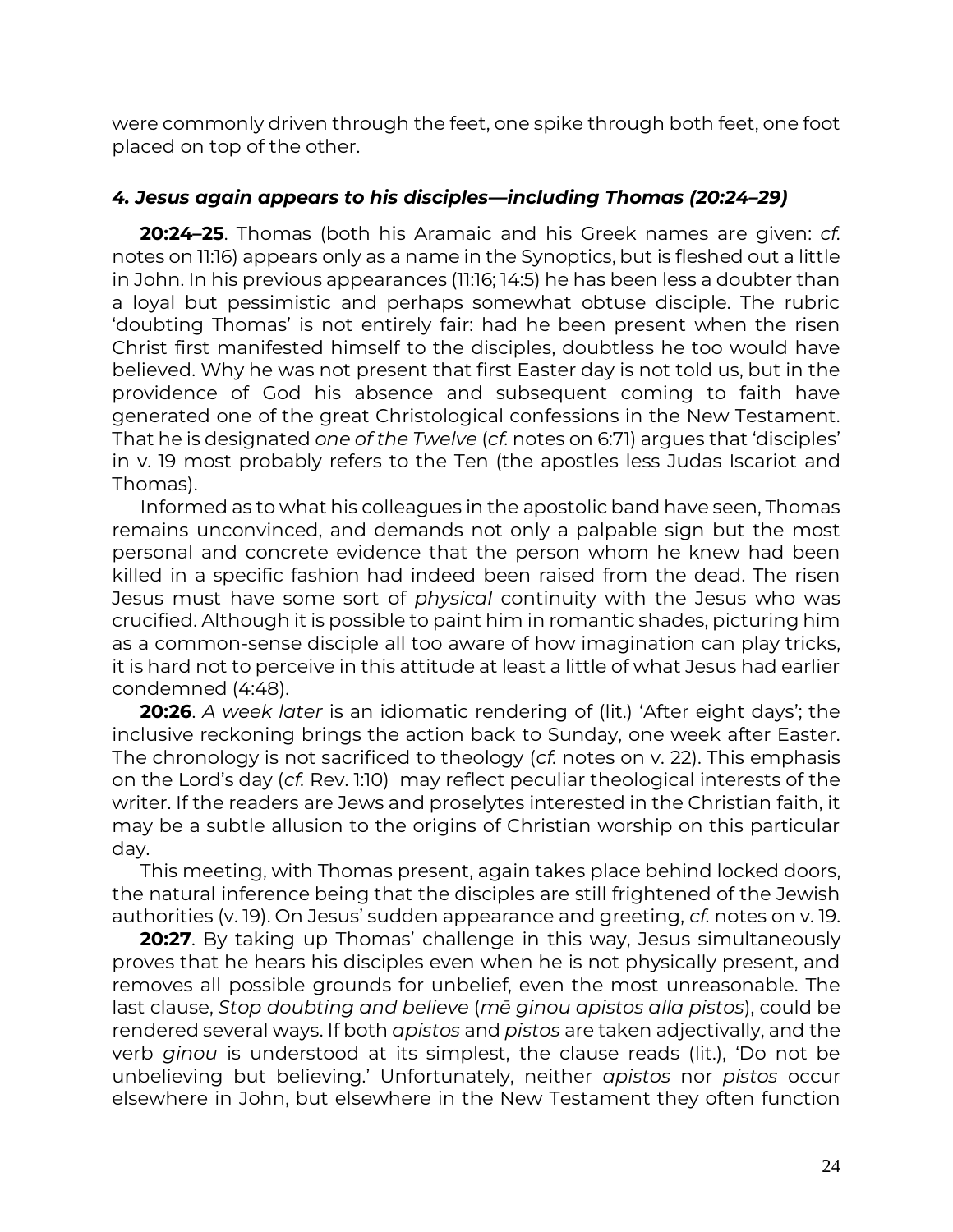substantivally: 'Do not be an unbeliever, but a believer.' Since the verb often means 'to show oneself [to be something]' (*e.g.* Jn. 15:8), many have taken the clause in a softer way: 'Stop being unbelieving, but show yourself a believer.' That is possible, but perhaps too mild. Up to this point, Thomas has shown himself a loyal disciple of the Jesus who went to the cross, so far as he understood him; he has not been a believer in any distinctly Christian sense.

Whether Thomas actually took Jesus up on his challenge and touched the marks of the wounds in his 'hands' (*cf.* Additional Note on v. 20) and side we are not told. The impression given is that the sight itself proved sufficient (v. 29), that Thomas was so overcome with awe and reverence that he immediately uttered his confession.

**20:28**. The historicity of both the confession itself and the incident as a whole has come under grave suspicion. The issues are too complex to be addressed in detail here, but a few observations should be made. Are we to think that the church made up a story that pictures one of the Twelve as incredulous to the point of unreasonable obstinacy (v. 25), and that reports the Lord's public reproof of that apostle (vv. 27, 29)? Even if the narrative has an apologetic purpose, that is scant reason for assessing it as unhistorical: it is surely as justifiable to conclude that the account was chosen precisely because it was so suitable. At least one part of the story (v. 25) finds a parallel elsewhere (Lk. 24:39); and the portrait of Thomas is in thorough agreement with what we learn of him from 11:16 and 14:5. The speed with which Thomas' pessimistic unbelief was transformed into joyful faith is surely consistent with the experience of the other witnesses (*e.g.* vv. 16, 20).

If it be objected that this Christological confession is too 'high' or 'developed' at this early date, several points must be observed: (1) The view which insists on this point does so on the basis of a slow evolutionary development of the rise of Christological titles, and this reconstruction, so far as the sources go, is not unassailable (*cf.* Introduction, § III). (2) Thomas, like most Jews, was doubtless familiar with Old Testament accounts of believers who conversed with what appeared to be men, only to learn, with terror, that they were heavenly visitors, possibly Yahweh himself. Moreover it is arguable that as Judaism developed after the Exile, the reaction against idolatry and the punishments it attracted generated a view of God that made him more and more transcendent, but correspondingly less personal; and into the vacuum left by this shift rushed a mounting number of intermediaries, angels and other ill-defined beings (Carson, esp. pp. 41–121). Within two hundred years of this Thomas episode, and probably much earlier, one of these could actually be referred to as 'little Yahweh'. This is not to suggest that Johannine Christology is indistinguishable from the angelology of Judaism. Christianity, by definition, is *messianic*. But it does suggest that Thomas was not devoid of categories to begin to make sense of the resurrection of Jesus. (3) The use of *kyrios* ('lord') for both common courtesy (*e.g.* v. 15) and in addressing God himself facilitated the development of Christological understanding. (4) In any case, *kyrios* is an *early* post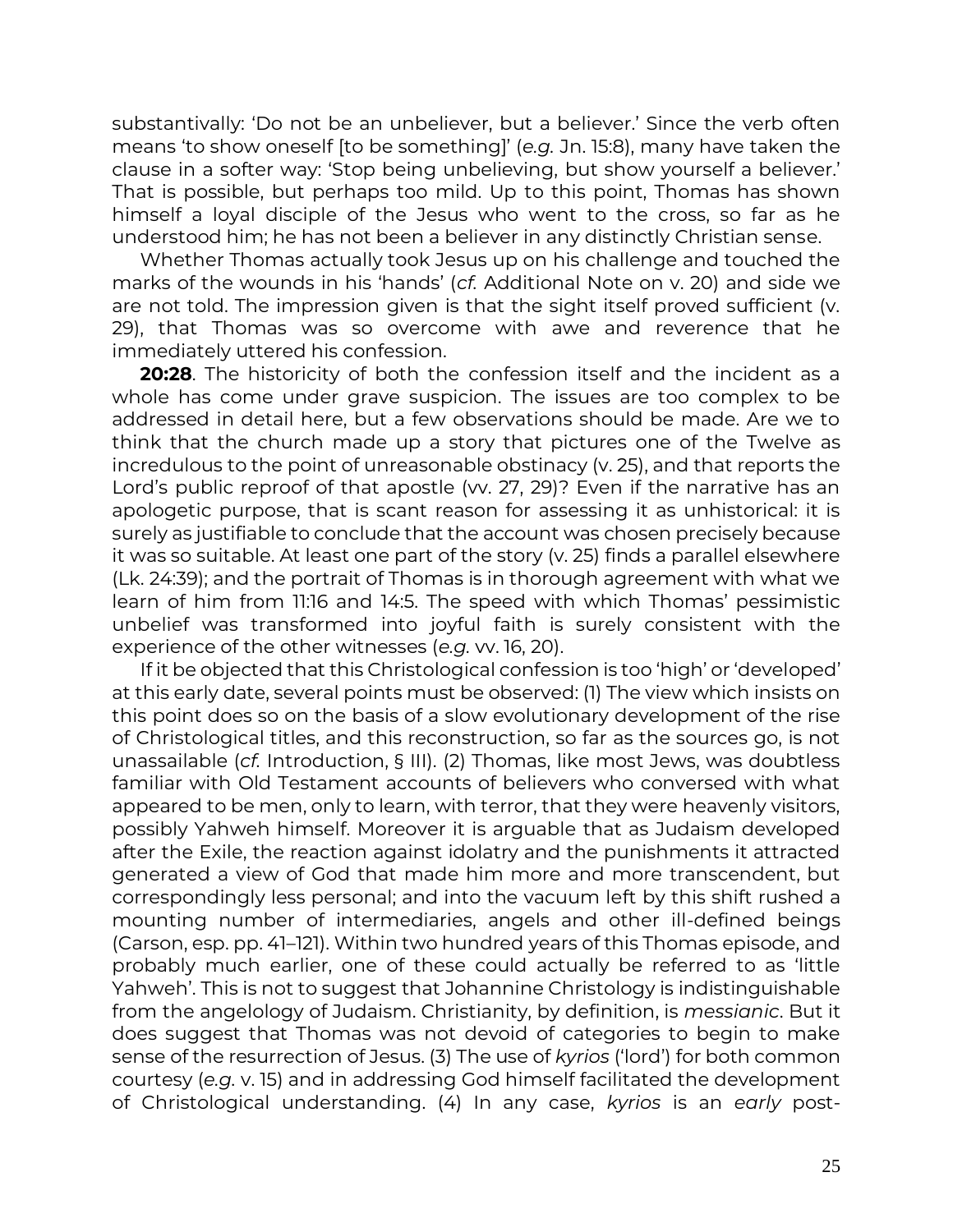resurrection title (*e.g.* Rom. 10:9; 1 Cor. 12:3; Phil. 2:9–11), and because it is used of God himself in the LXX, in many of its occurrences it cannot be considered less elevated than *theos* ('God'). (5) It is hard to see why *my Lord*, an exceedingly rare pairing of words, should be ruled out of court, when the Aramaic *marana* ('our Lord') was early used as an invocation even in Greek-speaking churches (1 Cor. 16:22; *cf.* notes on Jn. 16:20).

Finally, if the Evangelist is none other than the apostle John, or even if the Evangelist is someone else who derives his information from the apostle John, then we are dealing with eyewitness testimony.

Thomas' utterance cannot possibly be taken as shocked profanity addressed to God (if to anyone), a kind of blasphemous version of a stunned 'My word!' Despite its popularity with some modern Arians, such profanity would not have been found in first-century Palestine on the lips of a devout Jew. In any case, Thomas' confession is addressed *to him, i.e.* to Jesus; and Jesus immediately (if implicitly) praises him for his faith, even if it is not as notable as the faith of those who believe without demanding the kind of evidence accorded Thomas. Nor are Thomas' words most easily read as a predicative statement addressed to Jesus: 'My Lord is also my God.' The overwhelming majority of grammarians rightly take the utterance as vocative address to Jesus: *My Lord and my God!*—the nouns being put not in the vocative case but in the nominative (as sometimes happens in vocatival address) to add a certain sonorous weight.

The repeated pronoun *my* does not diminish the universality of Jesus' lordship and deity, but it ensures that Thomas' words are a *personal* confession of faith. Thomas thereby not only displays his faith in the resurrection of Jesus Christ, but points to its deepest meaning; it is nothing less than the revelation of who Jesus Christ is. The most unyielding sceptic has bequeathed to us the most profound confession.

The thoughtful reader of this Gospel immediately recognizes certain connections: (1) Thomas' confession is the climactic exemplification of what it means to honour the Son as the Father is honoured (5:23). It is the crowning display of how human faith has come to recognize the truth set out in the Prologue: 'The Word was God …; the Word became flesh' (1:1, 14). (2) At the same time, Jesus' deity does not exhaust deity; Jesus can still talk about his God and Father in the third person. After all, this confession is set within a chapter where the resurrected Jesus himself refers to 'my Father … my God' (v. 17). This is entirely in accord with the careful way he delineates the nature of his unique sonship (5:16–30). (3) The reader is expected to articulate the same confession, as the next verse implies. John's readers, like Thomas, need to come to faith; and this is what coming to faith looks like. Clearly this has critical bearing on how vv. 30–31 are interpreted.

**20:29**. The editors of the Greek text (NA<sup>26</sup>) take the first part of Jesus' response to Thomas as rebuke cast as a question: 'Because you have seen me, you have believed?' So also Lindars (p. 646), who compares 1:50 and 16:31. But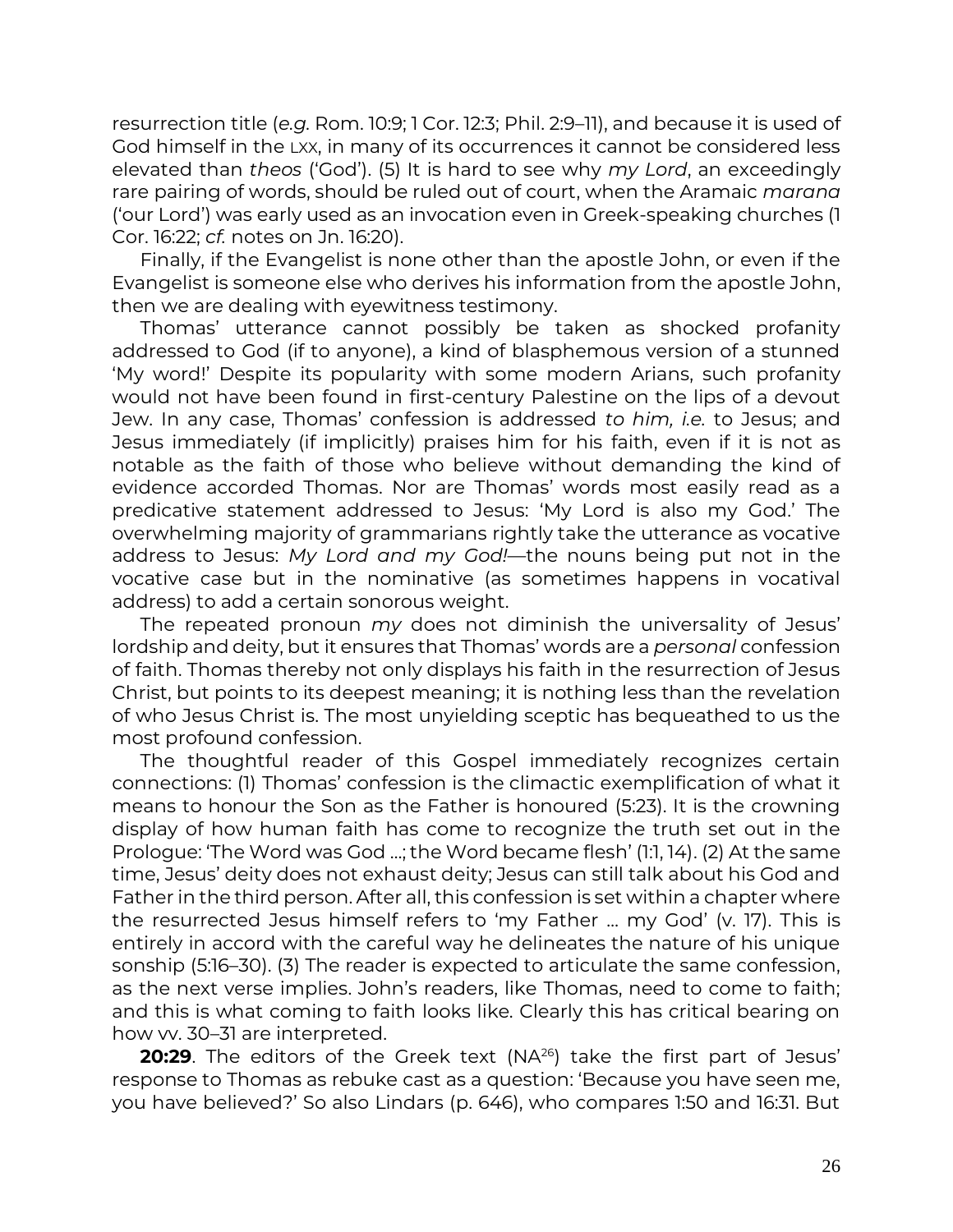the point of the latter passages is that the people involved do *not* really believe, whereas here Thomas has truly come to faith. It is better to understand the first part of Jesus' response as a statement (and to that extent a confirmation of Thomas's faith)—one that prepares the way for the beatitude that follows: *blessed are those who have not seen and yet have believed*.

The Fourth Gospel reports only one other beatitude (13:17), and, like most beatitudes (*e.g.* Mt. 5:3–12), both strike a note of admonition. The word *makarios* ('blessed') does not simply declare 'happy' those who meet the conditions, but pronounces them accepted by God. Thomas, like all the witnesses of the resurrection, 'saw and believed', to use the language applied to the beloved disciple (v. 8)—though all the latter saw, at least until the Sunday evening (vv. 19–20), were the grave-clothes, not the resurrected Lord. But Jesus here foresees a time when he will not provide the kind of tangible evidence afforded the beloved disciple and Thomas; in short, he will ascend to his Father permanently, and all those who believe will do so without the benefit of having seen their resurrected Lord. That is as true today as it was for those who first believed after the ascension. This does not (or should not) mean that our faith is diminished or our joy truncated: 'Though you have not seen him, you love him; and even though you do not see him now, you believe in him and are filled with an inexpressible and glorious joy, for you are receiving the goal of your faith, the salvation of your souls' (1 Pet. 1:8–9).

The major commentaries cite the saying of Rabbi Simeon ben Laqish (*c*. AD 250), who reportedly said (*Tanḥuma* § 6 [32 *a*]: *cf.* SB 2. 586):

The proselyte is dearer to God than all the Israelites who stood by Mount Sinai. For if all the Israelites had not seen the thunder and the flames and the lightnings and the quaking mountain and the sound of the trumpet they would not have accepted the law and taken upon themselves the kingdom of God. Yet this man has seen none of all these things yet comes and gives himself to God and takes on himself the yoke of the kingdom of God. Is there any who is dearer than this man? (tr. Barrett, p. 574)

Yet for Rabbi Simeon the contrast is stark, while Jesus' words in v. 29 are cautious and balanced. Thomas' faith is not depreciated: rather, it is as if the step of faith Thomas has taken, displayed in his unrestrained confession, triggers in Jesus' mind the next step, the coming-to-faith of those who cannot see but who will believe—and so he pronounces a blessing on them. Within the context of the Fourth Gospel as a whole, however, 'but for the fact that Thomas and the other apostles saw the incarnate Christ there would have been no Christian faith at all. *Cf.* 1:18, 50f.; 2:11; 4:45; 6:2; 9:37; 14:7, 9; 19:35' (Barrett, p. 573). The witness theme in the book has not been lost to view; later believers come to faith through the word of the earlier believers (17:20). Blessed, then, are those who cannot share Thomas' experience of sight, but who, in part because they read of Thomas' experience, come to share Thomas' faith. For us,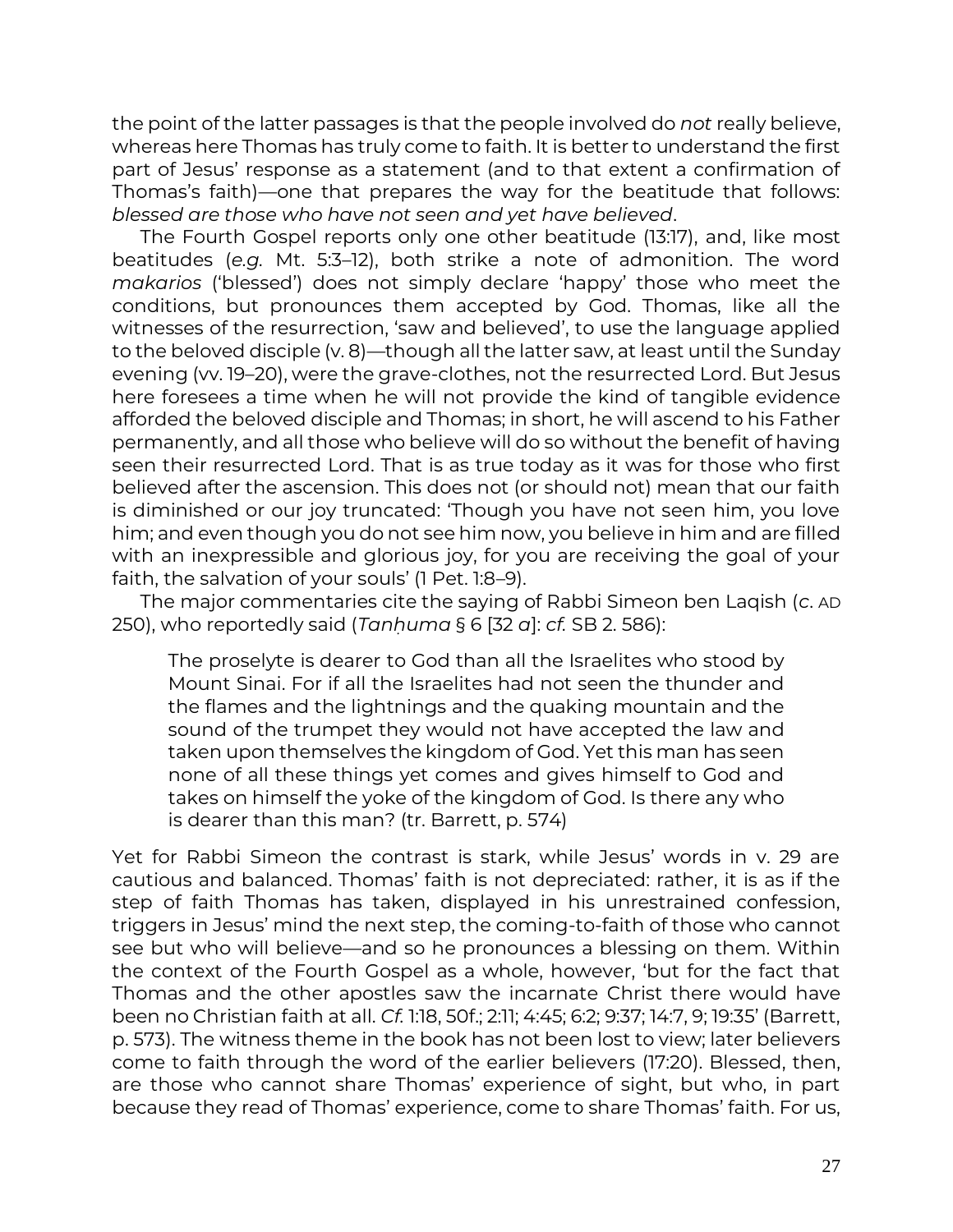faith comes not by sight, but from what is heard (or read!), and what is heard comes by the word (*i.e.* the declaration) of Christ (Rom. 10:17). Indeed, that is why John himself has written, as he proceeds to make explicit.

### *5. Conclusion: the purpose of the Fourth Gospel*

**20:30**. The particles *men oun* connect vv. 30–31 with what precedes. The most common meaning of the second is 'therefore'. The flow of thought seems to be: Those who have not seen the risen Christ and yet have believed are blessed; *therefore* this book has been composed, to the end that you may believe. The first of two particles (*men*) is paired with *de* introducing v. 31. Together, they frame the thought of these two verses: *On the one hand*, there are, doubtless, many more signs Jesus did that could have been reported; but, *on the other*, these have been committed to writing so that you may believe.

Those who believe that John incorporated a 'Signs Source' (*cf.* Introduction, §§ II, III) think that these two verses constitute the conclusion of that hypothetical document. Those who think there is insufficient evidence to justify such a source find no difficulty in believing that the Evangelist composed his own conclusion.

It is possible that *miraculous signs* (*sēmeia*; *cf.* notes on 2:11) refers only to the miracles reported in chs. 2–12. Most of these have discourses or dialogues connected with them that are designed to unpack what the miracles *signify*. But to place this conclusion here suggests that the greatest sign of them all is the death, resurrection and exaltation of the incarnate Word, the *sign*ificance of which has been carefully set forth in the farewell discourse. This also goes some way to explaining why, when John writes down in one sentence the purpose of his book, he singles out the 'signs' (and, in the nature of the case, what they mean, what readers should see in them). As Morris (*JC*, p. 2 n. 2) puts it, '… on Johannine premises I do not see how the purpose of the Fourth Gospel is to be understood without reckoning with the signs.' But however far *miraculous signs* extends, clearly John, like the other Evangelists, selected only a small portion of the miracles he knew about (*cf.* the hint in 12:37).

**20:31**. What he chose to write, John tells his readers, was written *that you may believe*. This not only expresses the purpose of the book, but is 'the shortest summary of Johannine theology' (Blank, p. 191). To expound in detail each word and phrase would be to expound the book. For *believe, cf.* notes on 1:12–13; for *Christ*, on 1:41; for *Son of God* (an expression which for Jews functioned in many ways, including, as here, rough synonymity with 'Christ' or 'Messiah'), on 1:49; for *life*, on 1:4; 3:15, 16. In recent years, most commentators have adopted the view, based primarily on their reconstruction of the setting of the Fourth Gospel as a whole rather than on particular details in this verse, that this Gospel was written to be read by Christians, by the Johannine community (*e.g.* Whitacre, pp. 6ff.). The stated goal, *that you may believe that Jesus is the Christ, the Son of God*, is interpreted to mean that the Evangelist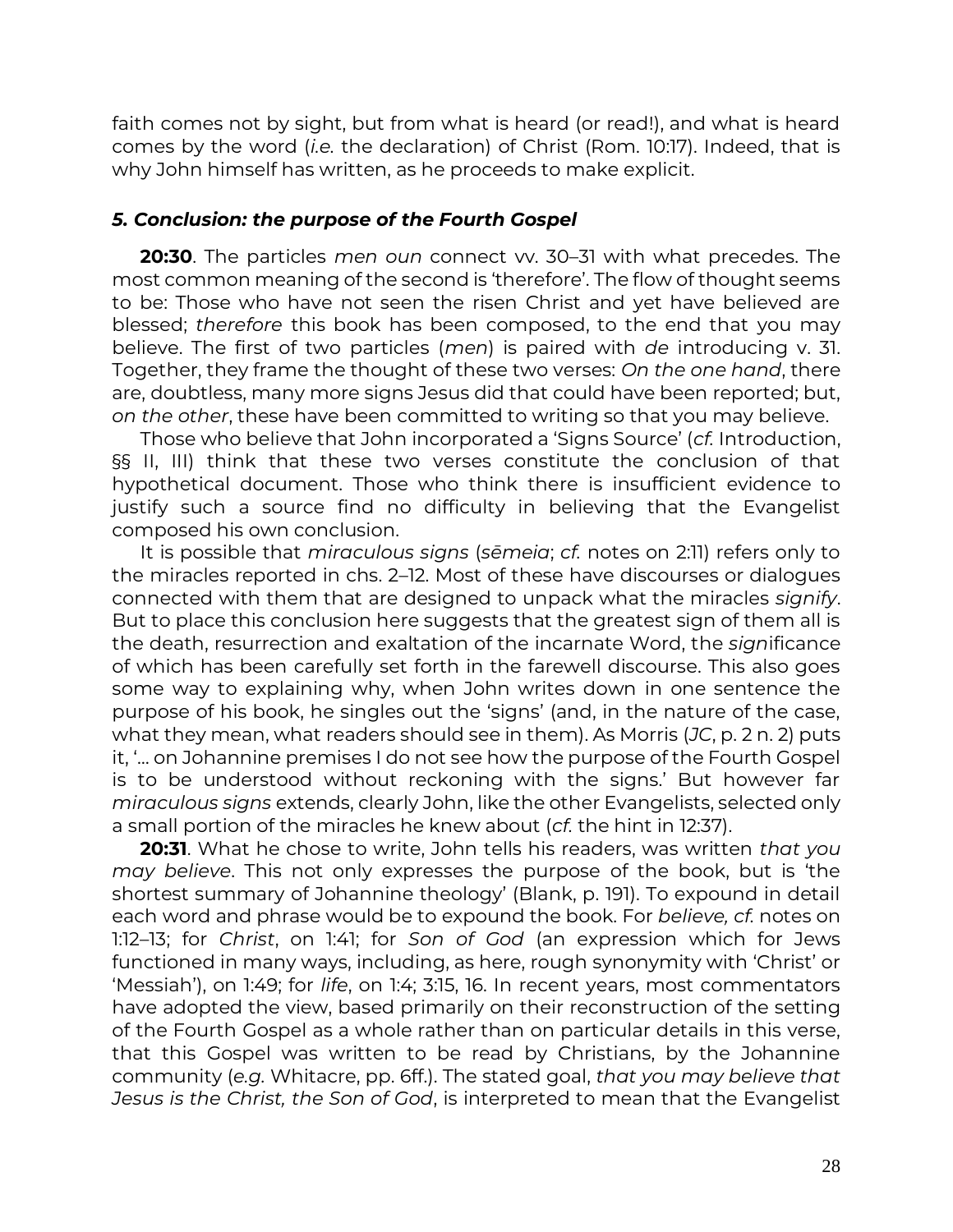intends by his book to *establish* the faith of Christians, rather than to bring non-Christians to faith. Some commentaries, including this one, argue that John's primary purpose is evangelism (*cf.* Introduction, § VI). The turning points in this passage are three (for documentation and more detailed arguments, *cf.* Carson, 'Purpose'):

(1) The words *that you may believe* hide a controversial variant. The textual evidence (*cf.* Metzger, p. 256) is fairly evenly divided between *hina pisteuēte* (present subjunctive) and *hina pisteusēte* (aorist subjunctive), the latter marginally favoured. It is often assumed that the former, strictly interpreted, must be taken to mean 'in order that you may continue to believe', and the latter 'that you may decisively believe' (compare NEB text, 'that you may hold the faith', and NEB margin, 'that you may come to believe'). Quite apart from the fact that this is a reductionistic analysis of what a 'strict interpretation' of the present and aorist tenses requires, it can easily be shown that John elsewhere in his Gospel can use *either* tense to refer to *both* coming to faith and continuing in the faith.

(2) In a much-cited essay, H. Riesenfeld has argued that John commonly uses the present tense after *hina* ('in order that'). But most of his examples are drawn from 1 John, where demonstrably the readers *are* Christians. Within the Fourth Gospel itself, the aorist subjunctive follows *hina* approximately 88 times ('approximately' because of textual variants), the present subjunctive approximately 47 times (*cf.* Carson, 'Purpose', p. 641 n. 6). That Riesenfeld has had to resort to 1 John for so much of his evidence might even be taken as *prima facie* evidence against his thesis; that so many commentators cite his work uncritically suggests an enormous commitment to the view that the Fourth Gospel was composed with believers in mind.

(3) Above all, it can be shown that, with very high probability, the *hina*clause must on syntactical grounds be rendered 'that you may believe that the Christ, the Son of God, is Jesus'. That means that the fundamental question being addressed by the Evangelist is not 'Who is Jesus?', which might be asked by either Christians or non-Christians, if with slightly different emphases; but 'Who is the Messiah?' If that is understood as an identity question, as it must be, *Christians would not ask it because they already knew the answer*. Those who would ask it would be unconverted Jews, along with proselytes and Godfearers, for the category 'Messiah' was important to them, and the concern to identify him would be of great interest. This particular coalescence of Jews and Gentiles, of course, is entirely in line with the church's evangelistic thrusts in the early decades of the church: *e.g.* 'Brothers, children of Abraham, and you God-fearing Gentiles …' (Acts 13:26); 'many of the Jews and devout converts to Judaism followed Paul and Barnabas' (Acts 13:43)—even if it is also true that in many circumstances the animus this aroused forced Paul and his team, at least, to turn to Gentiles. But there is no reason to think that other pillars in the church, including John (Gal. 2:9), quickly turned to Gentiles unconnected with the synagogue.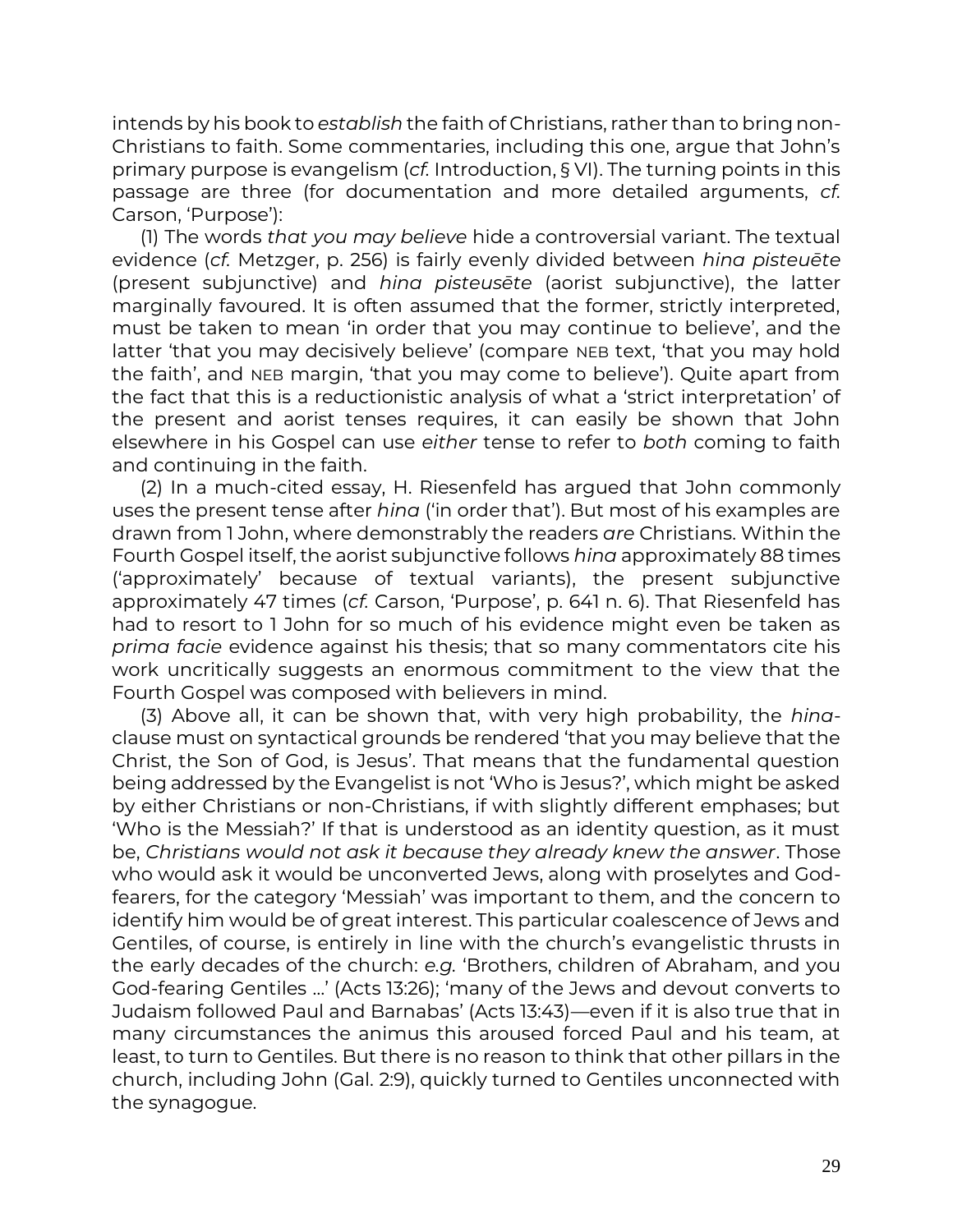Even if John's purpose is primarily evangelistic, it must be admitted that throughout the history of the church this Gospel has served not only as a means for reaching unbelievers but as a means for instructing, edifying and comforting believers. Still, one must not confuse purpose with result. A modern evangelist aiming at the conversion of hearers may still find that Christians who attend his ministry are greatly edified. John's *purpose* in writing was to evangelize; the impact of his Gospel, *i.e.* the *result* of his writing, has far exceeded any hope he could have entertained.

One of the reasons some have given for thinking that vv. 30–31 originally served as the conclusion of the hypothetical 'Signs Source' is that the Christology expressed here is somewhat 'lower' than what is articulated in the preceding two verses (vv. 28–29). This is a serious misunderstanding of the Fourth Gospel. In John, the nature of Jesus' deity is profoundly and repeatedly tied to the exposition of his sonship (*cf.* esp. notes on 5:16–30), which is linked with his messiahship. If one must use the somewhat question-begging categories 'higher' and 'lower', it is not that 'Son of God' has been dragged lower by its connection with 'Messiah', but that 'Messiah' has been raised higher by its connection with 'Son of God' (*cf.* de Jonge, pp. 49–76). 'The content of Christological faith in v. 31 is not to be viewed as a lower Christology than that of Thomas' confession, but must be understood in its light and filled out by it' (Beasley-Murray, p. 388).

John's purpose is not academic. He writes in order that men and women may believe certain propositional truth, the truth that the Christ, the Son of God, is Jesus, the Jesus whose portrait is drawn in this Gospel. But such faith is not an end in itself. It is directed toward the goal of personal, eschatological salvation: *that by believing you may have life in his name*. That is still the purpose of this book today, and at the heart of the Christian mission (v. 21).<sup>1</sup>

## **Additional Resources:**

#### **Video:**

[God's Wonderful Surprise from the Jesus Storybook Bible.](https://www.youtube.com/watch?v=Ur3PZoQEGGk) (This is a children's Bible, but it's a beautiful and short retelling of Jesus appearing to Mary.)

#### **Songs:**

**[His Heart Beats](https://www.youtube.com/watch?v=PaU3C5a2VUY) by Andrew Peterson** 

<sup>&</sup>lt;sup>1</sup> Carson, D. A. (1991). *[The Gospel according to John](https://ref.ly/logosres/pntcjohn?ref=Bible.Jn20.1-31&off=94909)* (pp. 631–663). Leicester, England; Grand Rapids, MI: Inter-Varsity Press; W.B. Eerdmans.